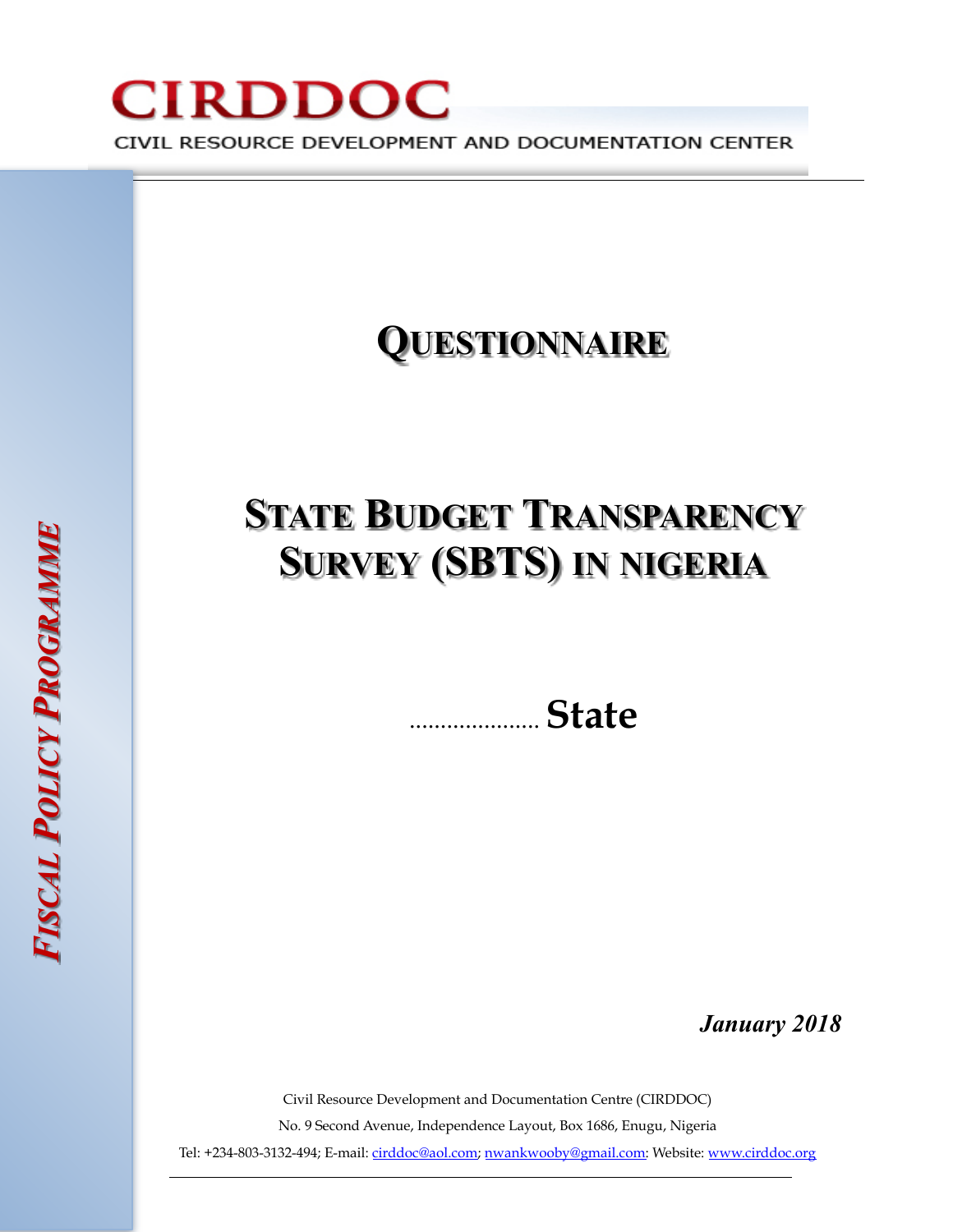# **THIS QUESTIONNAIRE WAS COMPLETED BY**

**NAME OF RESEARCHER:** 

**STATE:** 

**NAME OF ORGANIZATION:** 

**ADDRESS:** 

**TELEPHONE NUMBER(S):** 

**ORGANIZATION'S WEBSITE:** 

**ORGANIZATION'S E-MAIL ADDRESS:** 

**STATE SUPERVISOR:** 

**ZONAL CONSULTANT:**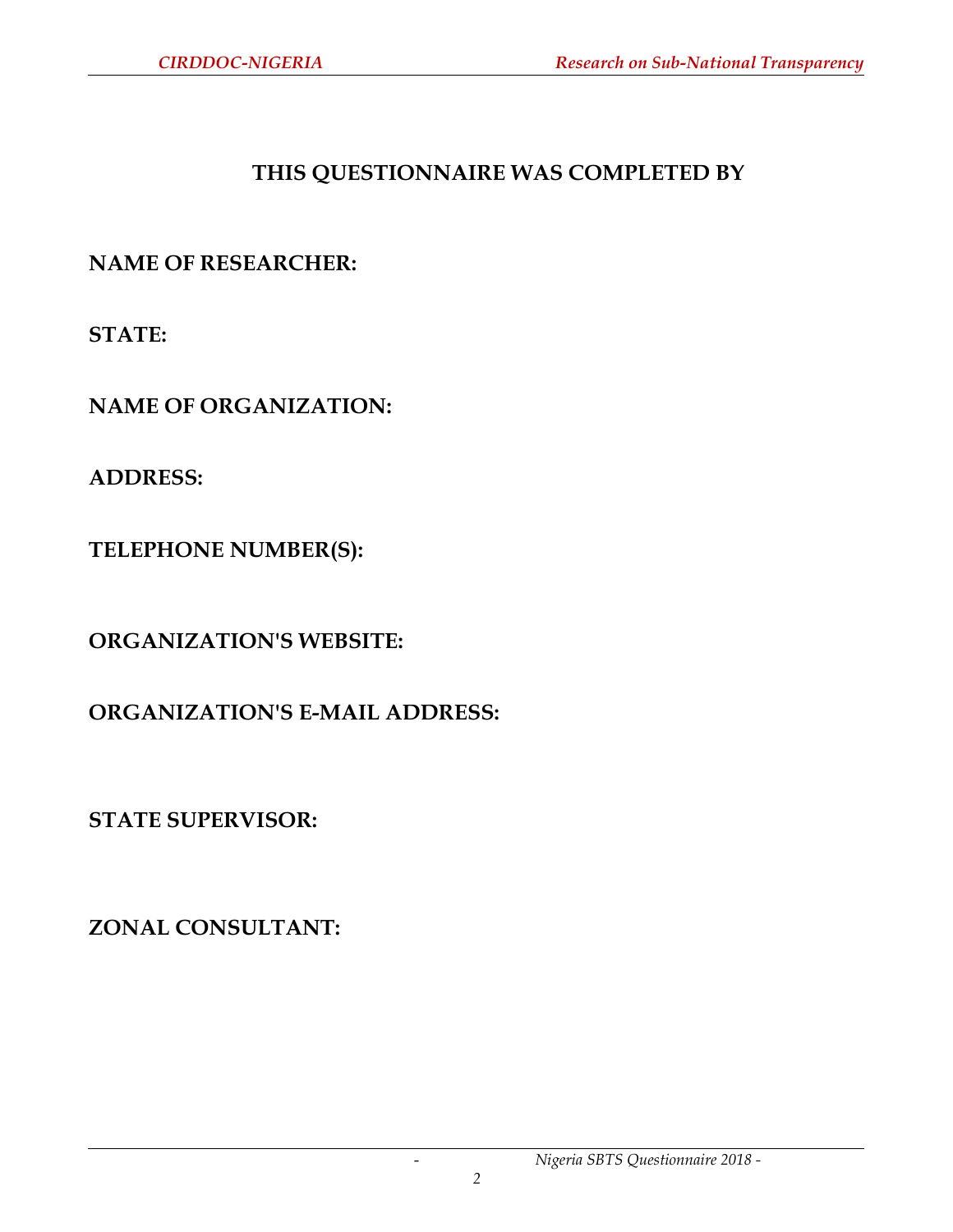# **SURVEY ON STATE BUDGET TRANSPARENCY IN NIGERIA**

### **Section One: Public Availability of Key Budget Documents**

Table 1: Budget Year of Documents Used in Completing the Questionnaire Table 2: Key Budget Documents Used: Full Titles, Release Dates and Internet Links

- A. State Budget Call Circular
- B. State Budget Draft Estimates
- C. State Budget Appropriation Law
- D. State Citizens Budget
- E. Implementation Reports: State Executive's Quarterly Report, State Mid-Year Review
- F. State Accountant-General's Report (Year-End Report)
- G. State Auditor General's Report
- H. Public Accounts Committee (PAC) Report on the Auditor General's Report

#### **Section Two: Public Participation in the Budget Process**

#### **Section Three: Public Availability of Information on Procurement**

**Section Four: Legal Framework: Access to Information and Fiscal Responsibility**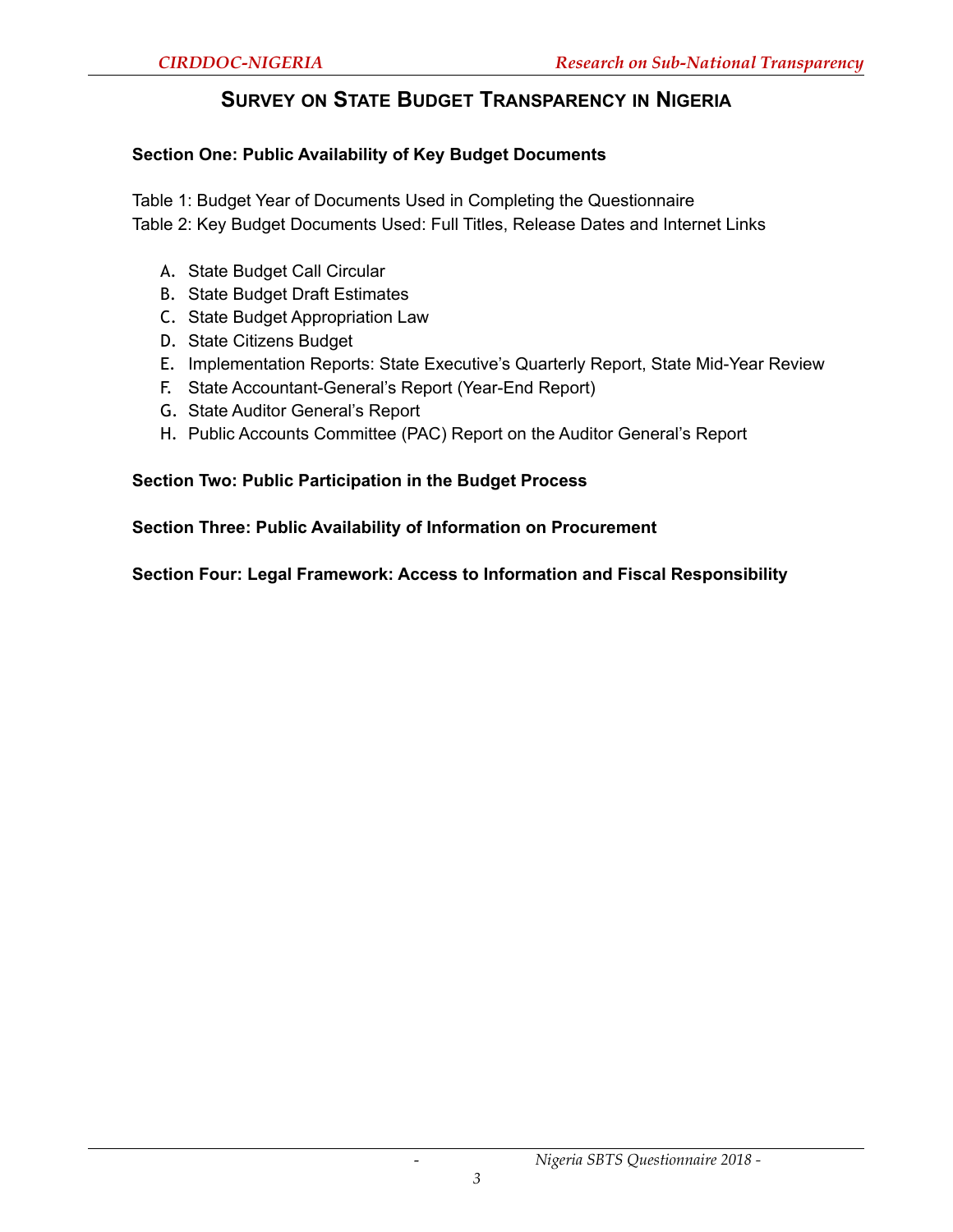# **SECTION ONE: PUBLIC AVAILABILITY OF KEY BUDGET DOCUMENTS**

# **TABLE 1 · BUDGET YEAR OF DOCUMENTS USED IN COMPLETING THE QUESTIONNAIRE**

| <b>Budget Documents Used in Completing the Questionnaire</b>                                                                         |                         |  |
|--------------------------------------------------------------------------------------------------------------------------------------|-------------------------|--|
| Please indicate below for which fiscal year responses to questions relating to each report<br>or experience were based on.           |                         |  |
| <b>Budget Documents</b>                                                                                                              | <b>Budget Year Used</b> |  |
| 1. Pre-budget Statement (State Medium Term<br>Expenditure Framework (MTEF) and Fiscal Strategy<br>Paper (FSP)). Budget Call Circular | 2018                    |  |
| 2. Executive Budget Proposal (State Draft Budget<br>Proposals)                                                                       | 2018                    |  |
| 3. Enacted Budget (State Budget Appropriation Law)                                                                                   | 2018                    |  |
| 4. State Approved Budget Volumes                                                                                                     | 2018                    |  |
| 5. State Citizens Budget                                                                                                             | 2018                    |  |
| 6. State Quarterly Reports                                                                                                           | 2017Q4 or 2018Q1        |  |
| 7. State Mid-Year Review                                                                                                             | 2017                    |  |
| 8. State Accountant General's Report                                                                                                 | 2016                    |  |
| 9. State Auditor General's Report                                                                                                    | 2016                    |  |
| 10. Public Accounts Committee (PAC) Report on<br><b>Auditor General's Report</b>                                                     | 2015                    |  |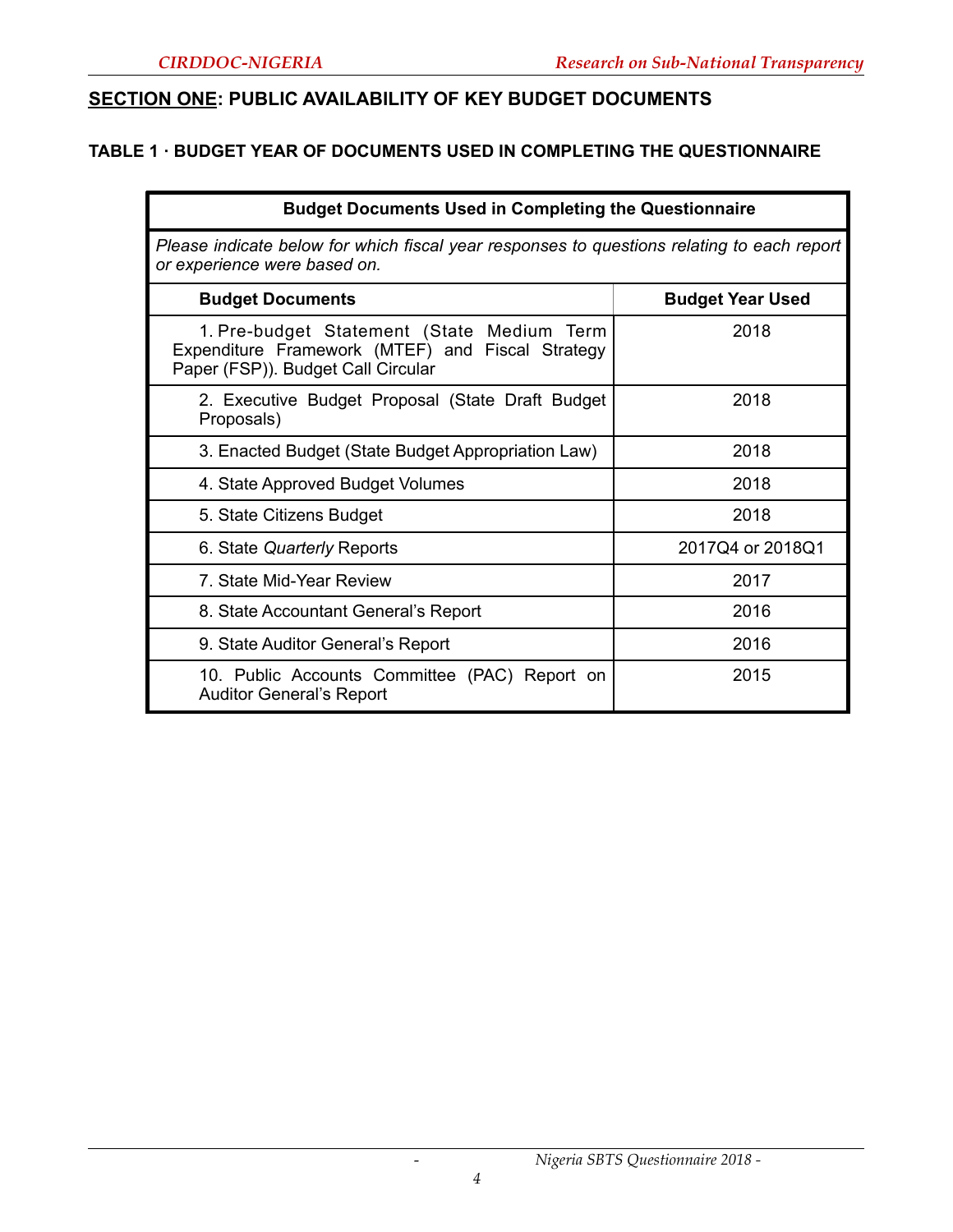#### **TABLE 2 · KEY BUDGET DOCUMENTS USED: FULL TITLES, RELEASE DATES, INTERNET LINKS AND AVAILABILITY STATUS**

| <b>Budget Document</b>                                                                                        | For each document, please include:<br>1. Full Title; 2. Date of Release, 3. Internet Link (if the<br>document is available online) or any other availability<br>information, 4. Availability Status. |
|---------------------------------------------------------------------------------------------------------------|------------------------------------------------------------------------------------------------------------------------------------------------------------------------------------------------------|
| State Budget Call Circular                                                                                    | 1.Title:<br>2. Date of Release:<br>3. Internet Link:<br>4. Availability:                                                                                                                             |
| <b>Pre-Budget Statement</b><br>Medium Term Expenditure<br>Framework (MTEF) and Fiscal<br>Strategy Paper (FSP) | 1.Title:<br>2. Date of Release:<br>3. Internet Link:<br>4. Availability:                                                                                                                             |
| <b>Executive Budget Proposal</b><br>(EBP)<br>(State Draft Budget<br>Proposals)                                | 1.Title:<br>2. Date of Release:<br>3. Internet Link:<br>4. Availability:                                                                                                                             |
| <b>Supporting Document:</b><br><b>State Draft Budget Estimates</b>                                            | 1.Title:<br>2. Date of Release:<br>3. Internet Link:<br>4. Availability:                                                                                                                             |
| <b>State Citizens Budget</b>                                                                                  | 1.Title:<br>2. Date of Release:<br>3. Internet Link:<br>4. Availability:                                                                                                                             |
| <b>Enacted Budget:</b><br>(State Approved Budget)                                                             | 1.Title:<br>2. Date of Release:<br>3. Internet Link:<br>4. Availability:                                                                                                                             |
| <b>State Budget Appropriation</b><br>Law                                                                      | 1.Title:<br>2. Date of Release:<br>3. Internet Link:<br>4. Availability:                                                                                                                             |
| <b>In-Year Reports</b><br>(State Quarterly Reports)                                                           | 1.Title:<br>2. Date of Release:<br>3. Internet Link:<br>4. Availability:                                                                                                                             |
| <b>State Mid-Year Review</b>                                                                                  | 1.Title:<br>2. Date of Release:<br>3. Internet Link:<br>4. Availability:                                                                                                                             |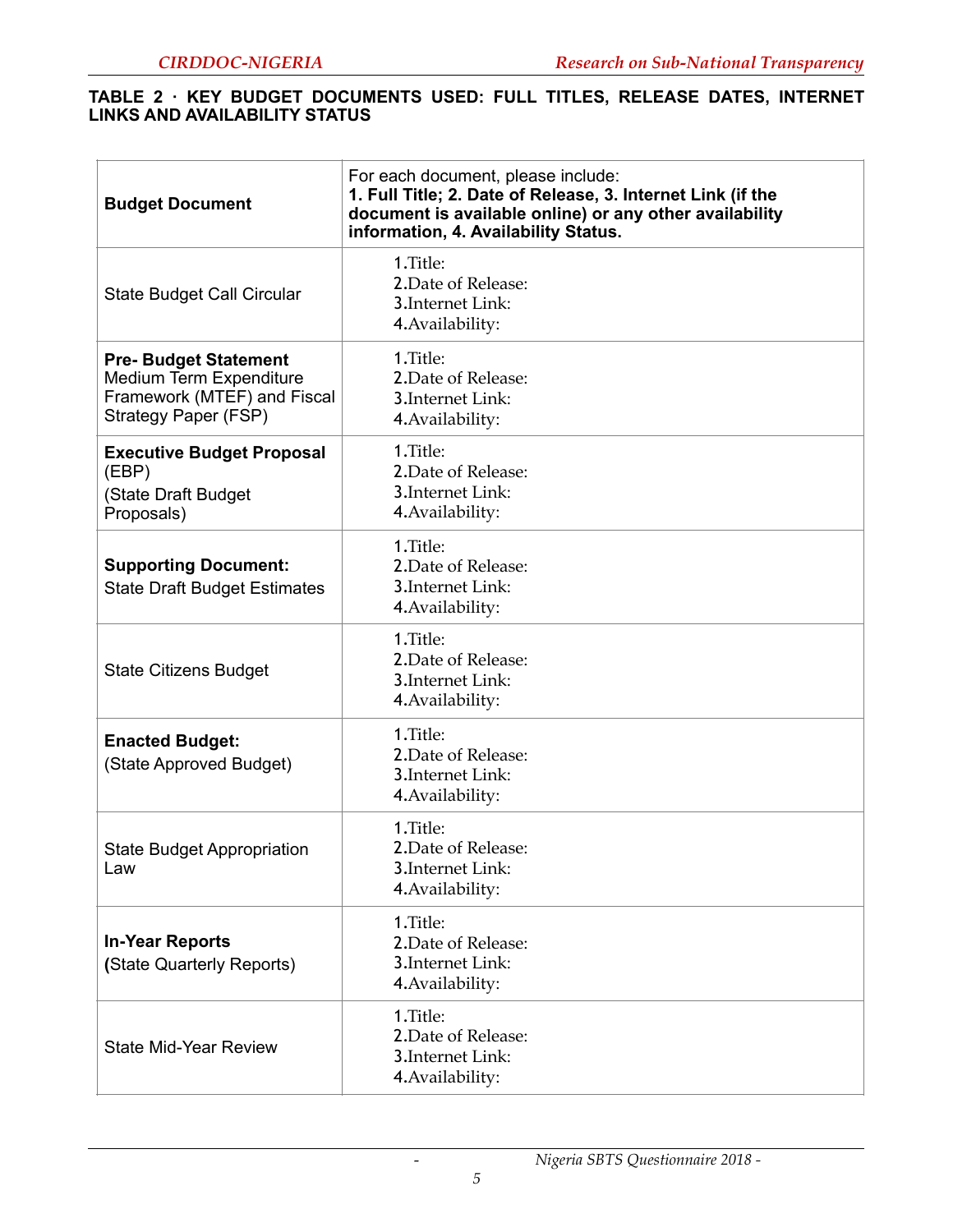| <b>Budget Document</b>                                                    | For each document, please include:<br>1. Full Title; 2. Date of Release, 3. Internet Link (if the<br>document is available online) or any other availability<br>information, 4. Availability Status. |  |
|---------------------------------------------------------------------------|------------------------------------------------------------------------------------------------------------------------------------------------------------------------------------------------------|--|
| <b>End-Year Report</b><br>(State Accountant General's<br>Report)          | 1.Title:<br>2. Date of Release:<br>3.Internet Link:<br>4. Availability:                                                                                                                              |  |
| State Auditor-General's<br>Report                                         | 1.Title:<br>2. Date of Release:<br>3.Internet Link:<br>4. Availability:                                                                                                                              |  |
| Public Accounts Coommittee<br>(PAC) Report on Auditor<br>General's Report | 1.Title:<br>2. Date of Release:<br>3. Internet Link:<br>4. Availability:                                                                                                                             |  |

*Note the options for Availability: (1) Produced and Publicly Available (PPA); (2) Produced and Available on Request (PAR); (3) Produced for Internal Use (PIU); (4) Not Produced (NP)*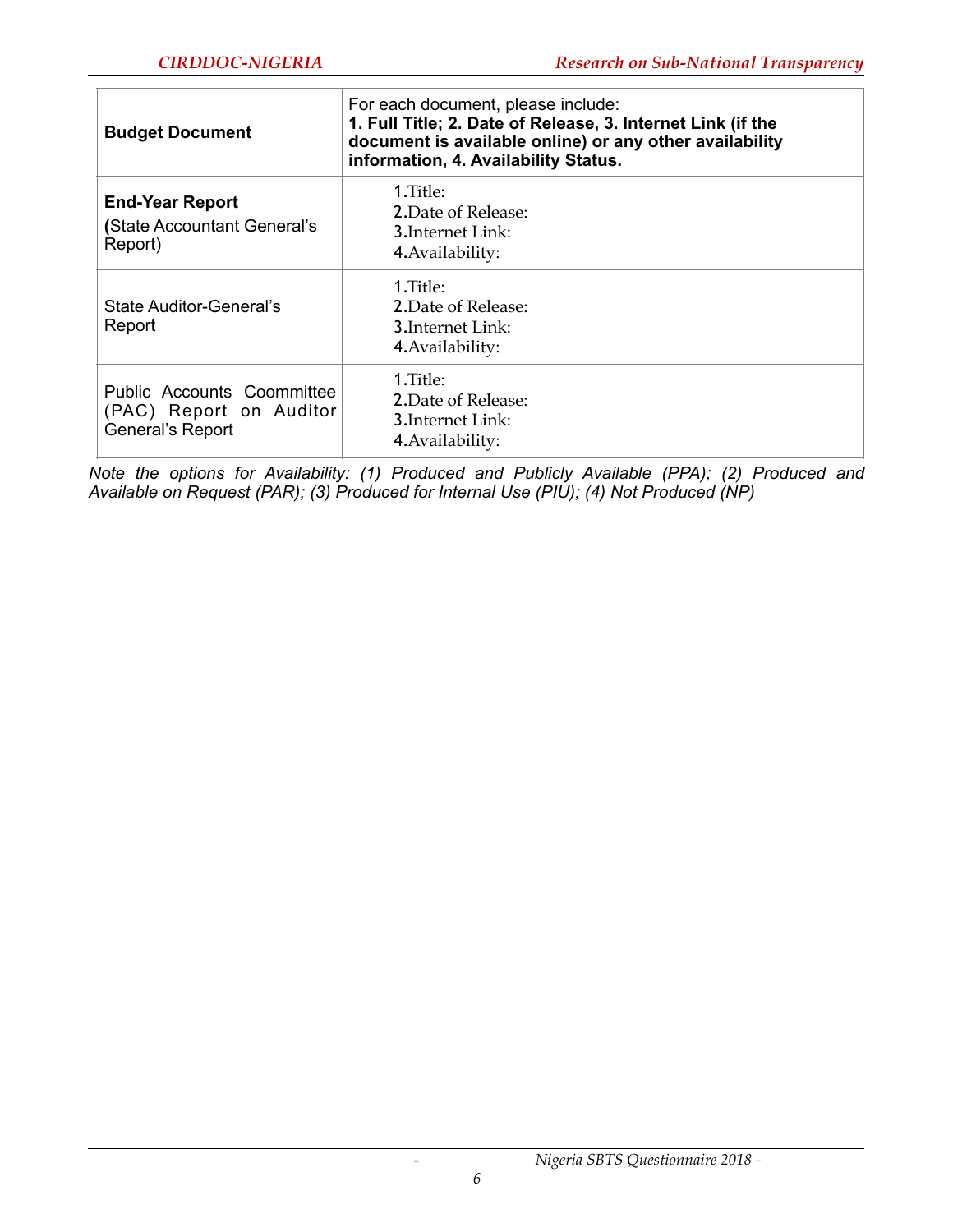# **SECTION ONE: PUBLIC AVAILABILITY OF KEY BUDGET DOCUMENTS**

# **A.STATE BUDGET CALL CIRCULAR AND CALENDAR**

- **1.** Does the State Ministry, Department or Agency in charge of Budget produce a State Budget Call Circular?
	- A. Yes, it is does.
	- B. No, it is does not
	- C. Not applicable/other (please comment).

#### **Citation:**

1. **Comment: Reseacher:** 

Govt. Review:

5. Ind. Review:

- **2.** How far in advance of the budget year is the State Budget Call Circular released?
	- A. It is released at least five months before the start of the budget year.
	- B. It is released at least four months before the start of the budget year.
	- C. It is released at least three months before the start of the budget year.
	- D. It is made publicly available released after the State Draft Budget Estimates have been presented to the State House of Assembly, or it is not produced.
	- E. Not applicable/other (please comment).

#### **Citation:**

1. **Comment: Reseacher:** 

2. **Govt. Review:** 

- **3.** Is the State Budget Call Circular made available to the general public?
	- A. Yes, it is made available to the general public, in addition to being submitted to all key stakeholders
	- B. No, it is only submitted to key stakeholders including Civil Society groups, Trade Unions, Speaker and Clerk of the State House of Assembly (SHOA) and MDAs only.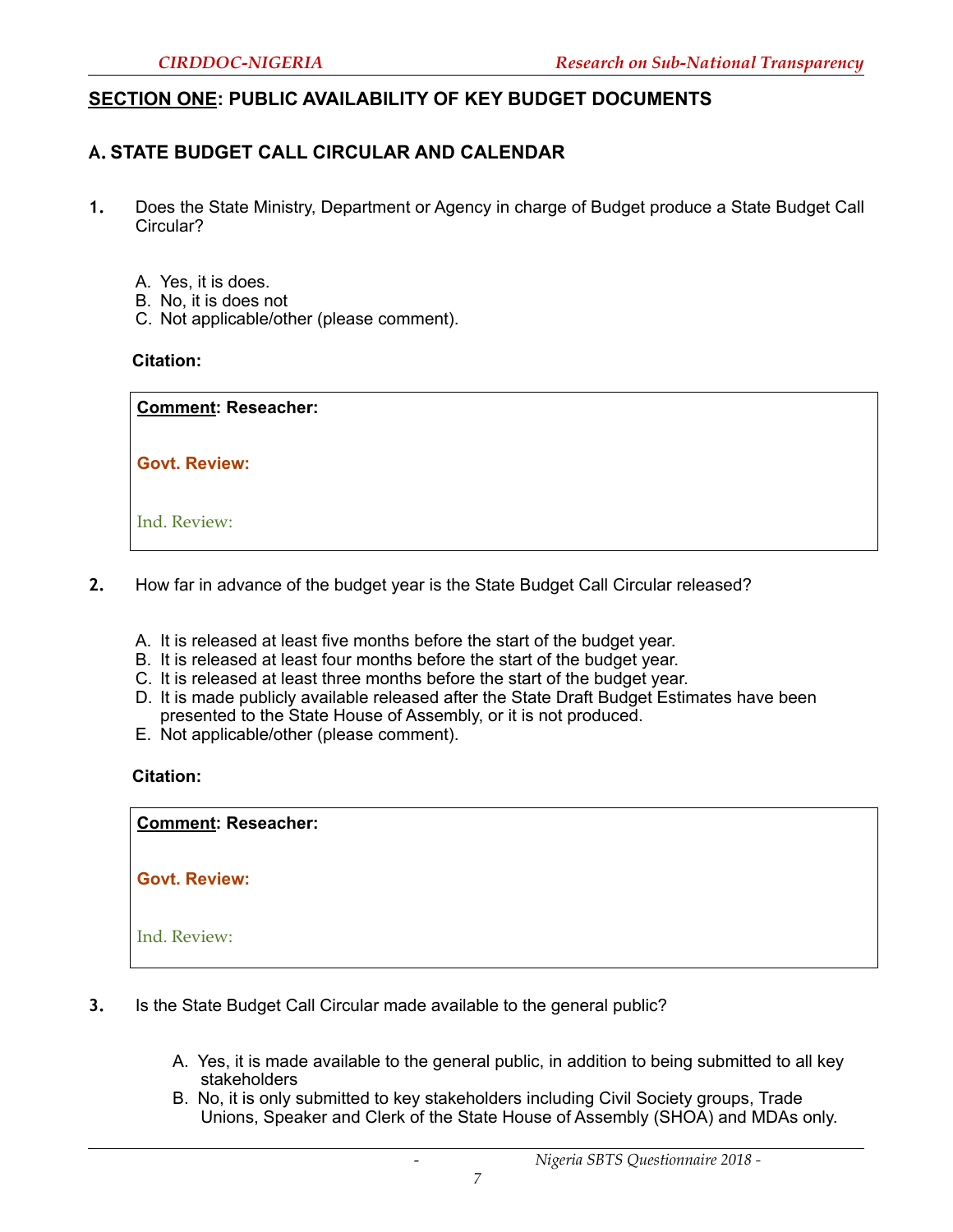- C. No, it is only submitted to the Speaker and Clerk of the SHOA and MDAs only.
- D. No, it is only submitted to heads of MDAs only.
- E. Not applicable/other (please comment).

1. **Comment: Reseacher:** 

2. **Govt. Review:** 

4. Ind. Review:

- **4.** Does the budget process adhere to a publicly available calendar for preparation and release of the State Draft Budget Estimates?
	- A. Yes, a detailed budget calendar is provided to the public and the deadlines are adhered to.
	- B. Yes, the budget calendar is provided and two thirds of the dates are adhered to.
	- C. Yes, the budget calendar is provided and less than two third of the dates are adhered to.
	- D. No, a budget calendar is not provided or there is no adherence to a timetable.
	- E. Not applicable /other (please explain).

#### **Citation:**

1. **Comment: Reseacher:** 

2. **Govt. Review:** 

4. Ind. Review:

# **B. STATE DRAFT BUDGET ESTIMATES (EXECUTIVE'S BUDGET PROPOSAL)**

- **5.** Does the State Ministry, Department or Agency in-charge of Budget produce a State Draft Budget Estimates before the start of the fiscal year?
	- A. Yes, it does.
	- B. No, it does not [*Please specify whether the draft budget estimates are produced late, or not produced at all*].
	- C. Not applicable/other (please comment).

# **Citation:**

**Comment: Reseacher:** 

Govt. Review: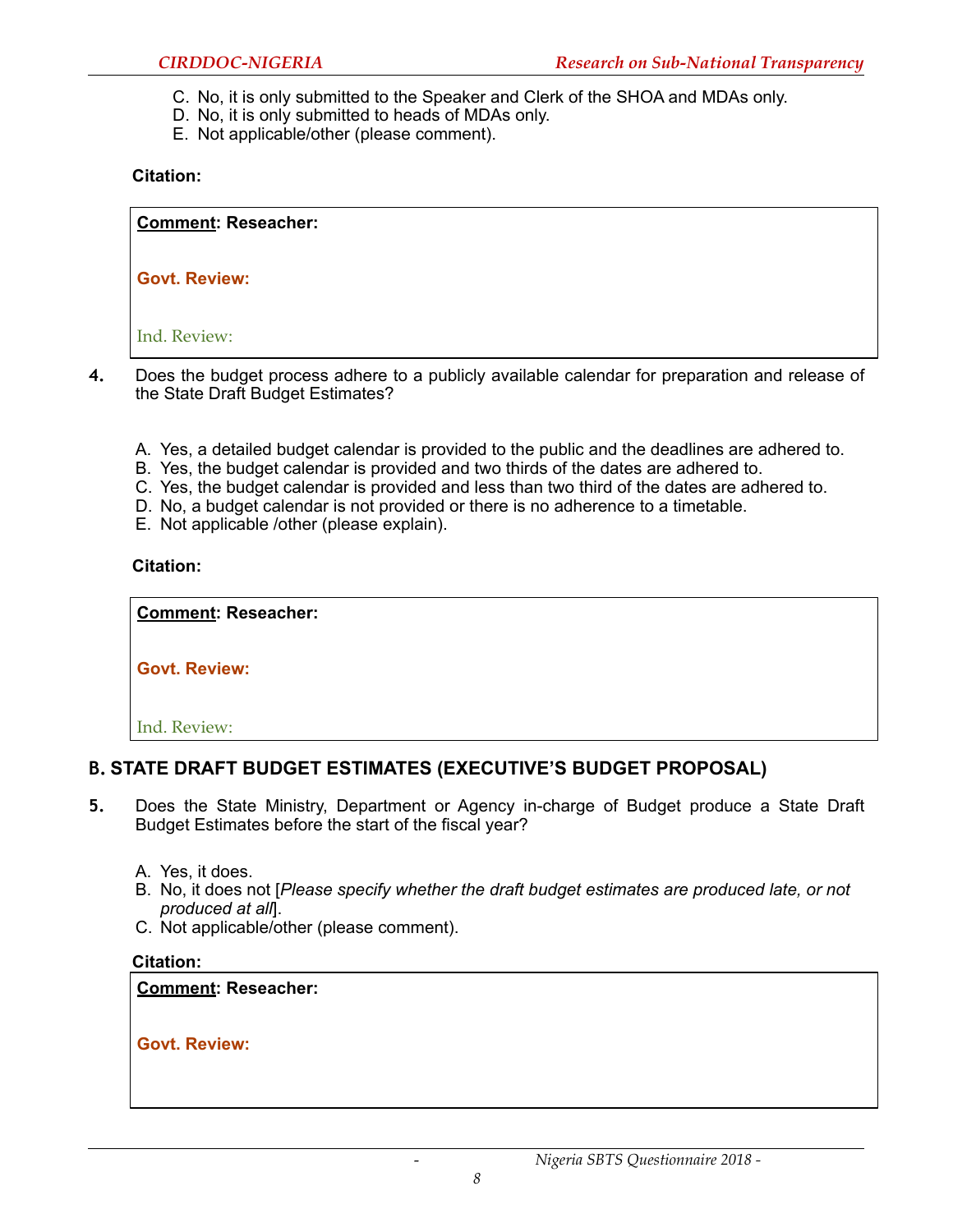- **6.** How far in advance of the budget year are the State Draft Budget Estimates made publicly available?
	- A. They are made publicly available at least three months before the start of the budget year.
	- B. They are made publicly available at least six weeks, but less than three months before the start of the budget year.
	- C. They are made publicly available less than six weeks before the start of the budget year.
	- D. They are made publicly available after the State Budget Appropriation Law has been passed, or they are not made available at all.
	- E. Not applicable/other (please comment).

1. **Comment: Reseacher:** 

2. **Govt. Review:** 

4. Ind. Review:

- **7.** Do the State Draft Budget Estimates or any supporting budget documentation present expenditures for the budget year that are classified by administrative unit (that is, by Ministries, Departments, or Agencies [MDAs])?
	- A. Yes, all expenditures are classified by administrative unit.
	- B. Yes, at least two-thirds of the expenditures are classified by administrative unit (but not all).
	- C. Yes, less than two thirds of the expenditures are classified by administrative unit.
	- D. No, expenditures are not presented by administrative unit.
	- E. Not applicable/other (please comment).

#### **Citation:**

#### <u>.</u> **Comment: Reseacher:**

#### 2. **Govt. Review:**

- **8.** Do the State Draft Budget Estimates or any supporting budget documentation present expenditures for the budget year classified by functional classification?
	- A. Yes, expenditures are presented by functional classification
	- B. No, expenditures are not presented by functional classification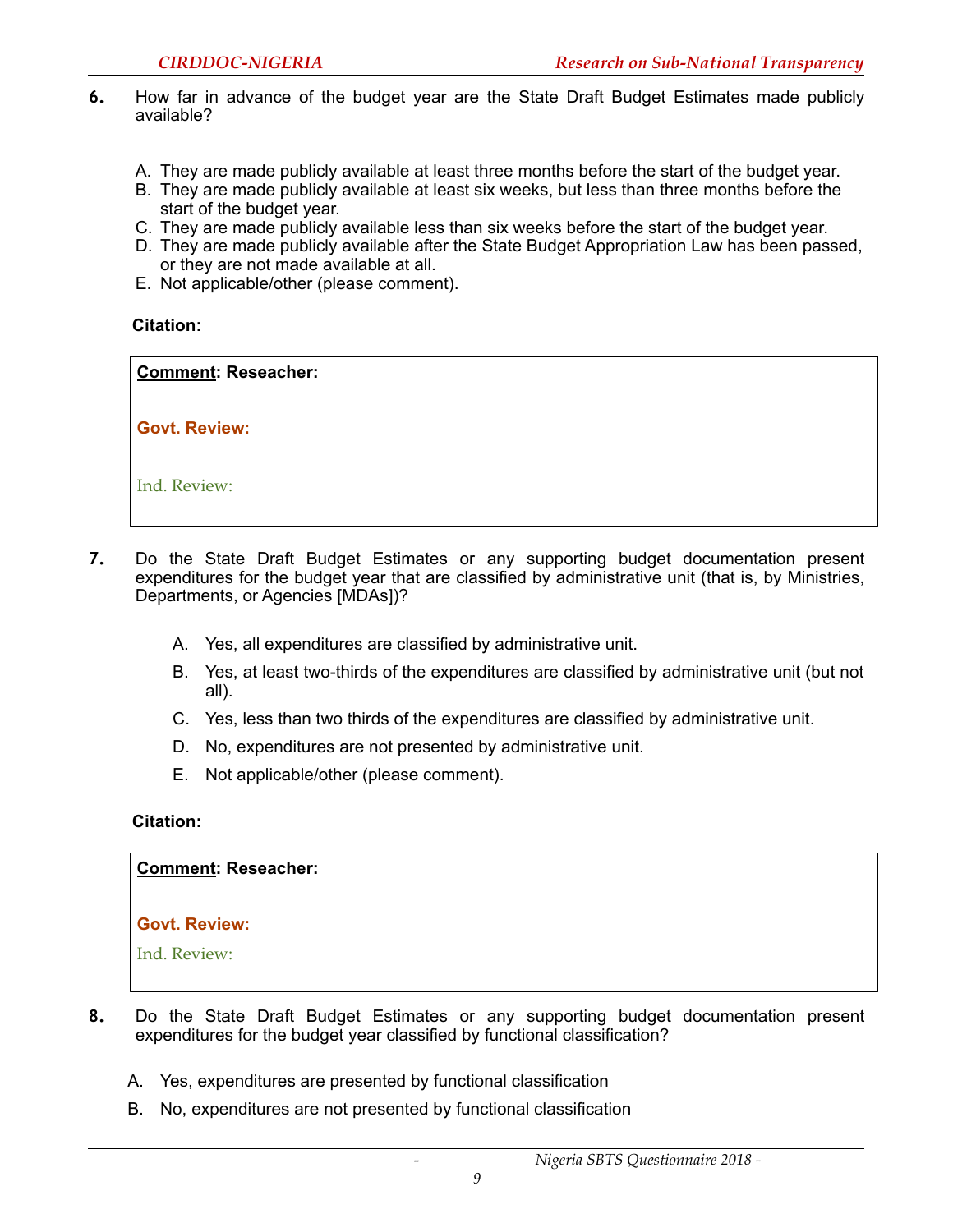C. Not applicable/other (please comment)

#### **Citation:**

#### **Comment: Reseacher:**

Govt. Review:

Ind. Review:

- **9.** Do the State Draft Budget Estimates or any supporting budget documentation present expenditures for the budget year classified by economic classification?
	- A. Yes, expenditures are presented by economic classification
	- B. No, expenditures are not presented by economic classification
	- C. Not applicable/other (please comment)

#### **Citation:**

| <b>Comment: Reseacher:</b> |  |
|----------------------------|--|
| <b>Govt. Review:</b>       |  |
| Ind. Review:               |  |

- **10.** Do the State Draft Budget Estimates or any supporting budget documentation present expenditures for individual programs for the budget year?
	- A. Yes, programs accounting for all expenditures are presented.
	- B. Yes, programs accounting for at least two-thirds of, but not all, expenditures are presented.
	- C. Yes, programs accounting for less than two-thirds of expenditures are presented.
	- D. No, expenditures are not presented by program.
	- E. Not applicable/other (please comment).

#### **Citation:**

#### **Comment: Reseacher:**

Govt. Review: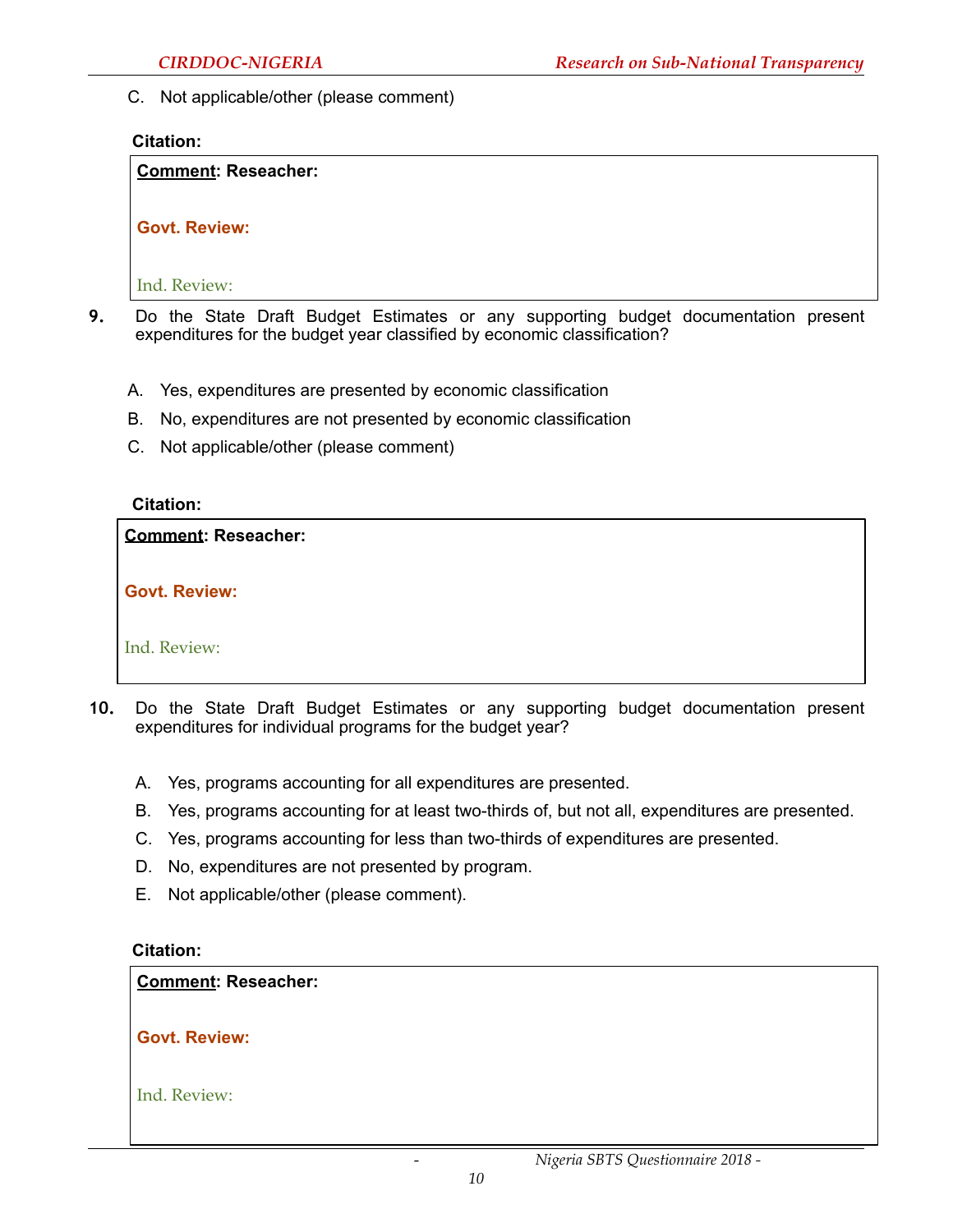- 11. Does the State Draft Budget Estimates or any supporting budget documentation present the allocation of expenditures by gender, by age, or by senatorial zone or Local Government Area?
	- A. Yes, the draft budget presents all three types of information (gender, age, senatorial zone and LGA)
	- B. Yes, the draft budget presents three of the four types of information
	- C. Yes, the draft budget presents less than three of the four types of information
	- D. No, such information is not presented
	- E. Not applicable/other (please comment)

**Comment: Reseacher:** 

Govt. Review:

4. Ind. Review:

- 12. Does the State Draft Budget Estimates or any supporting budget documentation present the individual sources of revenue (internally generated revenues such as turnover tax, VAT, or stamp duties and transfers from the federation account for the budget year?
	- A. Yes, individual sources of revenue accounting for all revenue are presented.
	- B. Yes, individual sources of revenue accounting for at least two-thirds of, but not all, revenues are presented.
	- C. Yes, individual sources of revenue accounting for less than two-thirds of all revenues are presented.
	- D. No, individual sources of revenue are not presented.
	- E. Not applicable/other (please comment).

#### **Citation:**

**Comment: Reseacher:** 

Govt. Review:

4. Ind. Review:

**13.** Does the State Draft Budget Estimates or any other supporting documentation present nonfinancial data on results (in terms of outputs or outcomes) for at least the budget year?

- A. Yes, non-financial data on results are provided for all programs [within all administrative units or functional totals].
- B. Yes, non-financial data on results are presented for all administrative units (or functional totals) but not for all programs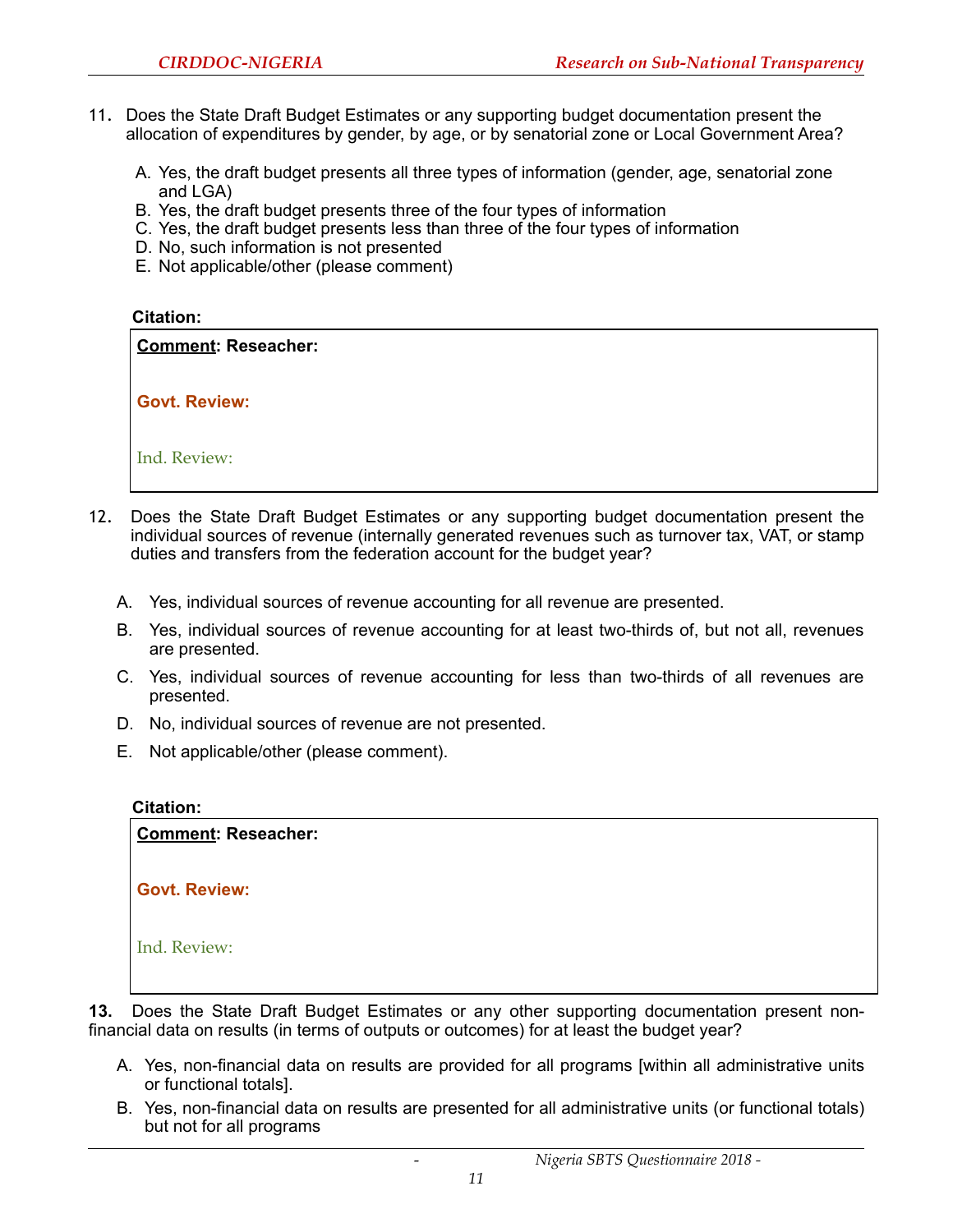- C. Yes, non-financial data on results are presented for some programs and/or some administrative units (or functional totals)
- D. No, non-financial data on results are not presented
- E. Not applicable/other (please comment) **Citation:**

**Comment: Q.13: Reseacher:** 

| <b>Govt. Review:</b> |
|----------------------|
|                      |

4. Ind. Review:

**14.** Are performance targets used for the non-financial data on results presented in the State Draft Budget Estimates or any supporting documentation?

- A. Yes, performance targets are used for all non-financial data
- B. Yes, performance targets are used for most non-financial data
- C. Yes, performance targets are used for some non-financial data
- D. No, performance targets are not used
- E. Not applicable/other (please comment)

#### **Citation:**

1. **Comment: Q.14: Reseacher:** 

2. **Govt. Review:** 

4. Ind. Review:

# **C. STATE BUDGET APPROPRIATION LAW (ENACTED BUDGET)**

- 15. For the fiscal year under consideration, when was the State Budget Appropriation Law enacted?
	- A. The State Budget Appropriation Law was enacted before the start of the fiscal year.
	- B. The State Budget Appropriation Law was enacted within the first month of the next fiscal year.
	- C. The State Budget Appropriation Law was enacted before the end of the first quarter of the next fiscal year but not within the first month.
	- D. The State Budget Appropriation Law was not enacted before the end of the first quarter of the next fiscal year, or it was not produced at all.
	- E. Not applicable/other (please comment).

#### **Citation:**

**Comment: Q.15: Reseacher:** 

#### **Govt. Review:**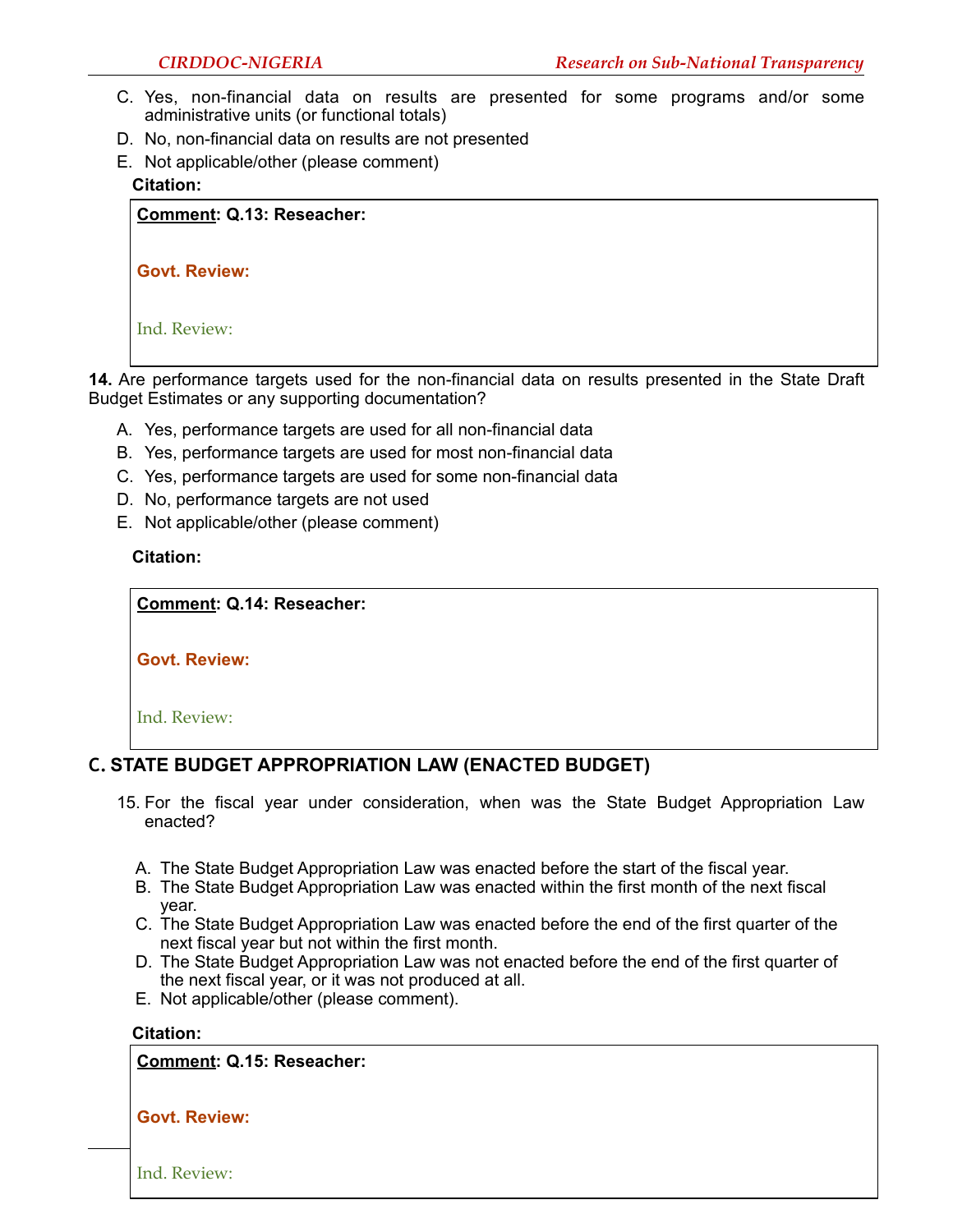- 16.For the fiscal year under consideration, when is the State Budget Appropriation Law made publicly available?
	- A. The State Budget Appropriation Law is made publicly available immediately after enactment.
	- B. The State Budget Appropriation Law is made publicly available within less than six weeks after enactment.
	- C. The State Budget Appropriation Law is made publicly available within 3 months after enactment (but more than 6 weeks after enactment).
	- D. The State Budget Appropriation Law is made publicly available more than 3 months after enactment, or it is not made publicly available.
	- E. Not applicable/other (please comment).

1. **Comment: Q.16: Reseacher:** 

3. **Govt. Review:** 

5. Ind. Review:

- 17. Does the State Approved Budget present expenditures for the budget year that are classified by administrative unit (i.e. Ministries, Departments, or Agencies [MDAs])?
	- A. Yes, all expenditures are presented by administrative unit.
	- B. Yes, at least two thirds of the expenditures are presented by administrative unit (but not all).
	- C. Yes, less than two thirds of expenditures are presented by administrative unit.
	- D. No, expenditures not presented by administrative unit.
	- E. Not applicable/other (please comment).

#### **Citation:**

**Comment: Q.17: Reseacher:** 

Govt. Review:

- 18. Does the State Approved Budget presents expenditures for the budget year classified using functional classification?
	- A. Yes, expenditures are presented by functional classification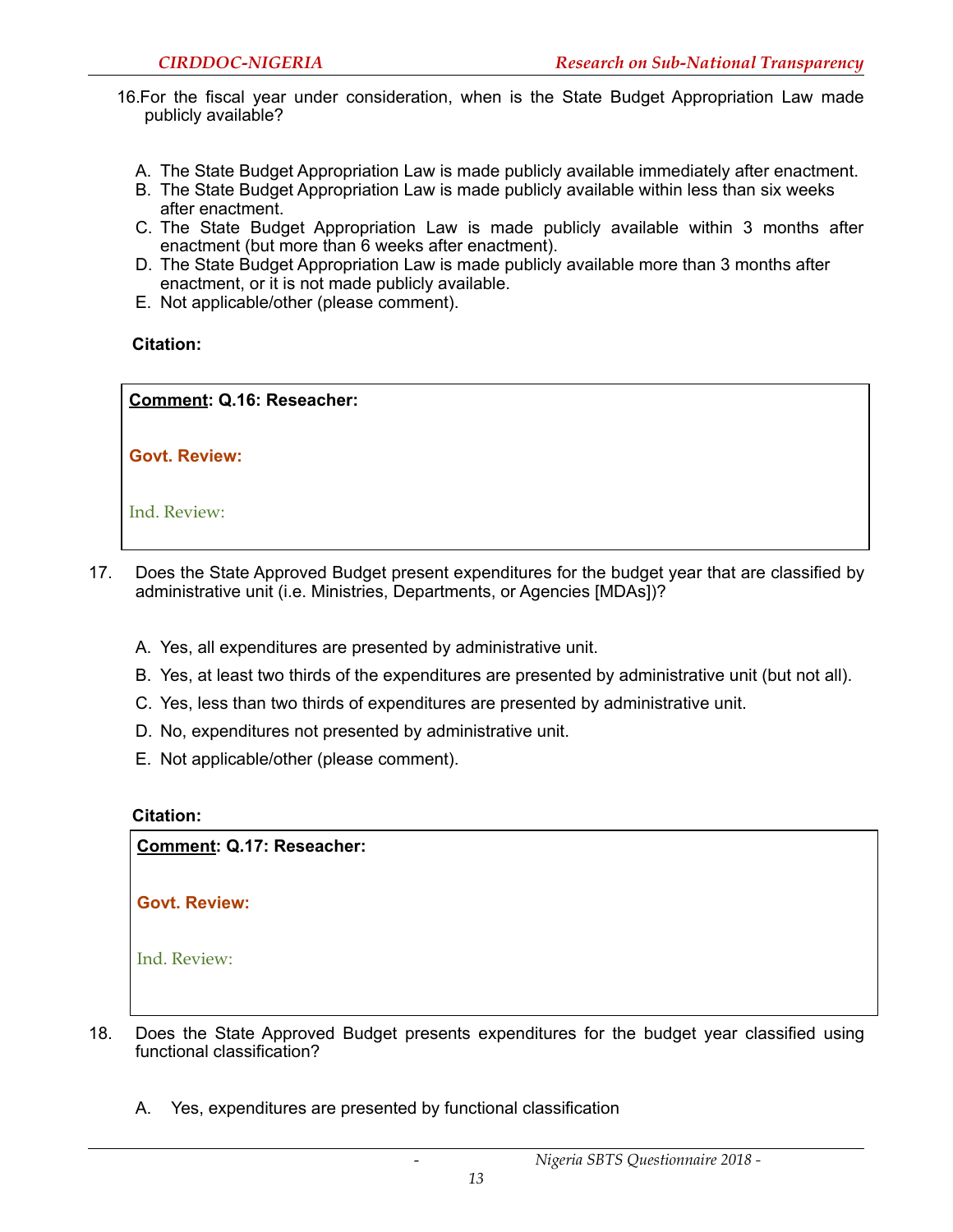- B. No, expenditures are not presented by functional classification
- C. Not applicable/other (please comment)

1. **Comment: Q.18: Reseacher:** 

2. **Govt. Review:** 

4. Ind. Review:

- 19. Does the State Approved Budget presents expenditures for the budget year classified using economic classification?
	- A. Yes, expenditures are presented by economic classification
	- B. No, expenditures are not presented by economic classification
	- C. Not applicable/other (please comment)

#### **Citation:**

<u>.</u> **Comment: Q.19: Reseacher:** 

2. **Govt. Review:** 

4. Ind. Review:

- 20. Does the State Approved Budget presents expenditures for individual programs (items) for the budget year?
	- A. Yes, programs accounting for all expenditures are presented.
	- B. Yes, programs accounting for at least two-thirds of, but not all, expenditures are presented.
	- C. Yes, programs accounting for less than two-thirds of expenditures are presented.
	- D. No, expenditures are not presented by program.
	- E. Not applicable/other (please comment).

**Citation:**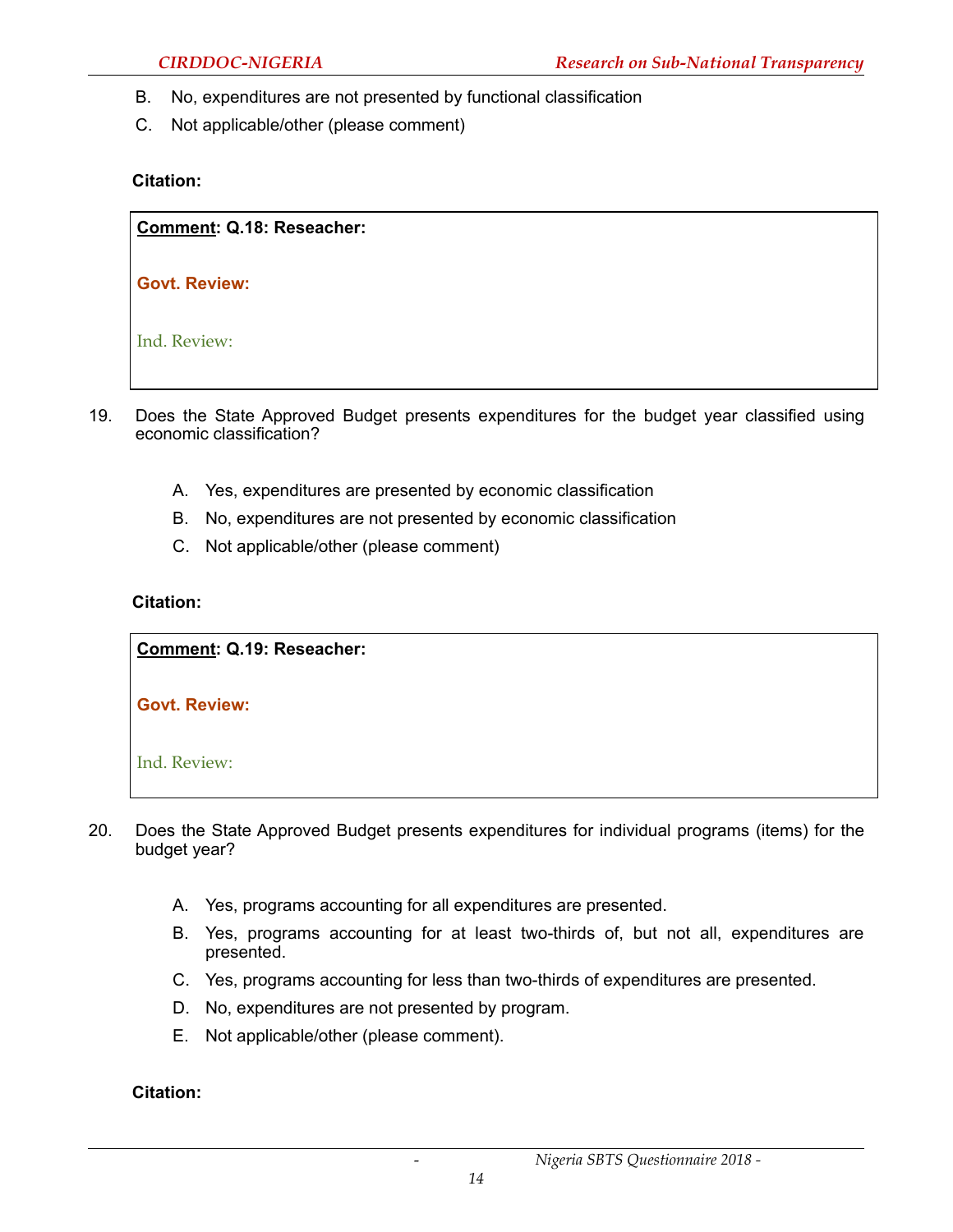Comment: Q.20: Reseacher:

Govt. Review:

Ind. Review:

- 21. Do line items in the State Approved Estimates IPSAS compliant?
	- A. Yes, all line items appeared with different codes across all MDAs
	- B. Yes, all line items appeared with different codes but not for more than 75 percent of the MDAs
	- C. Yes, all line items appeared with different codes but not for more than 50 percent of the MDAs
	- D. Yes, all line items appeared with different codes but for less than 25 percent of the MDAs or not publicly available
	- E. Not applicable (please comment)

#### **Citation:**

**Comment: Q.21: Reseacher:** 

**Govt. Review:** 

Ind. Review:

- 22. How many MDAs in the State Approved Budget have their budget lumped in a single or few items?
	- A. None of the State MDAs budget line items were lumped in single or few items
	- B. Between 1 and 3 of the State MDAs have their Budget lumped into single of few items
	- C. Between 4 and 6 of the State MDAs have their Budget lumped into single of few items
	- D. More than 6 of the State MDAs have their Budget lumped into single of few items or not publicly available
	- E. Not applicable (please comment)

# **Citation:**

**Comment: Q.22: Reseacher:** 

**Govt. Review:**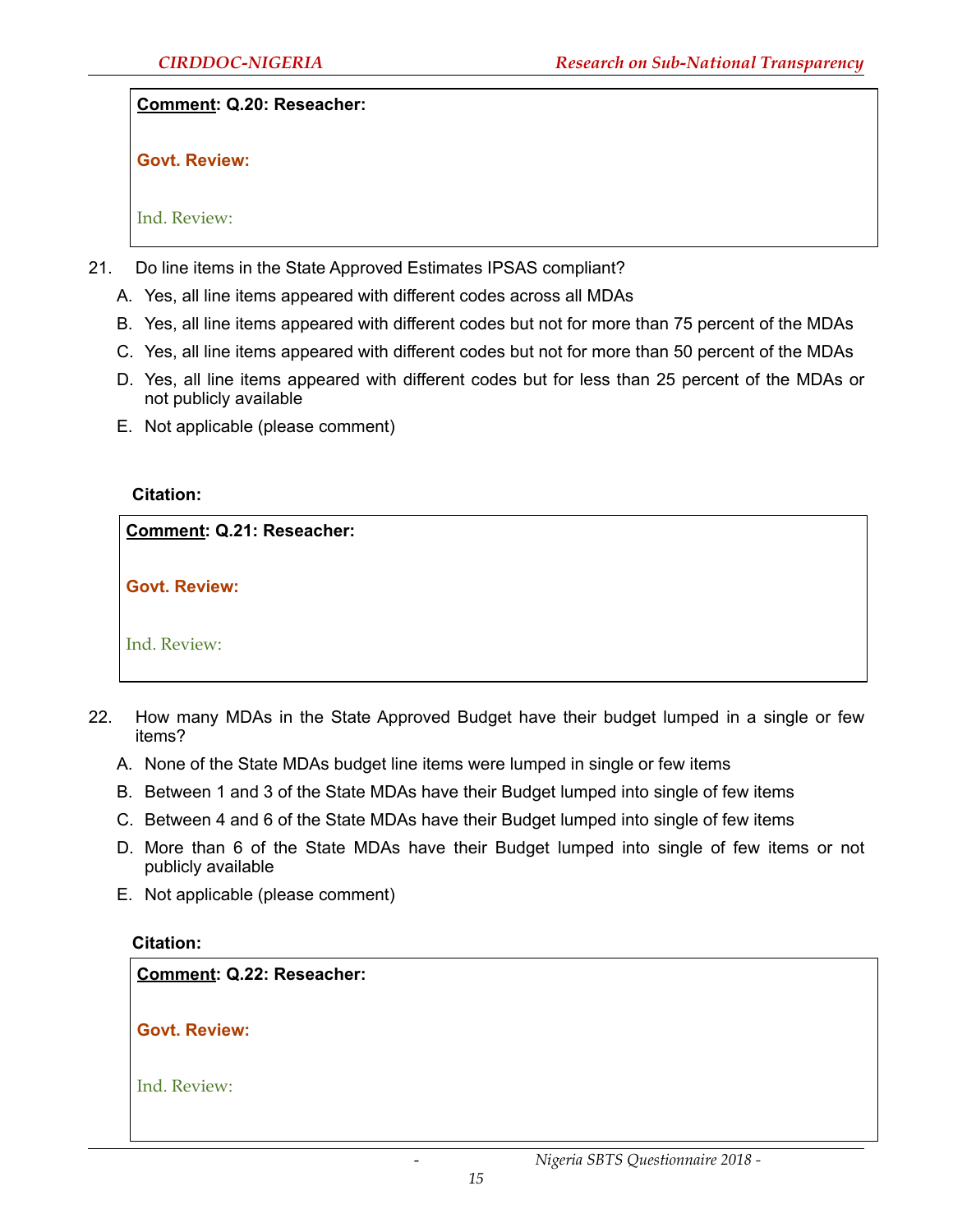- 23. Does the State Approved Budget present the individual sources of revenue (internally generated revenues such as VAT, or stamp duties and transfers from the federal government) for the budget year?
	- A. Yes, individual sources of revenue accounting for all revenue are presented.
	- B. Yes, individual sources of revenue accounting for at least two-thirds of, but not all, revenues are presented.
	- C. Yes, individual sources of revenue accounting for less than two-thirds of all revenues are presented.
	- D. No, individual sources of revenue are not presented or not publicly available
	- E. Not applicable/other (please comment).

| Comment: Q.23: Reseacher: |  |
|---------------------------|--|
| <b>Govt. Review:</b>      |  |
| Ind. Review:              |  |

# 24. If produced, what information is provided in the State Citizens Budgets?

*Please note that "core elements" must include: 1) information on the budget process; 2) revenue collection; 3) priority spending allocation; 4) sector specific information and targeted programs; 5) contact information for follow-up by citizens.* 

- A. A State Citizens Budget is produced, published and includes information on and beyond the core elements listed above.
- B. A State Citizens Budget is produced, published and provides information on the core elements listed above.
- C. A State Citizens Budget is produced, published but it excludes some of the core elements listed above.
- D. A State Citizens Budget is not produced.
- E. Not applicable/other (please comment).

#### **Citation:**

**Comment: Q.24: Reseacher:** 

Govt. Review:

#### 4. Ind. Review:

- *Nigeria SBTS Questionnaire 2018 -*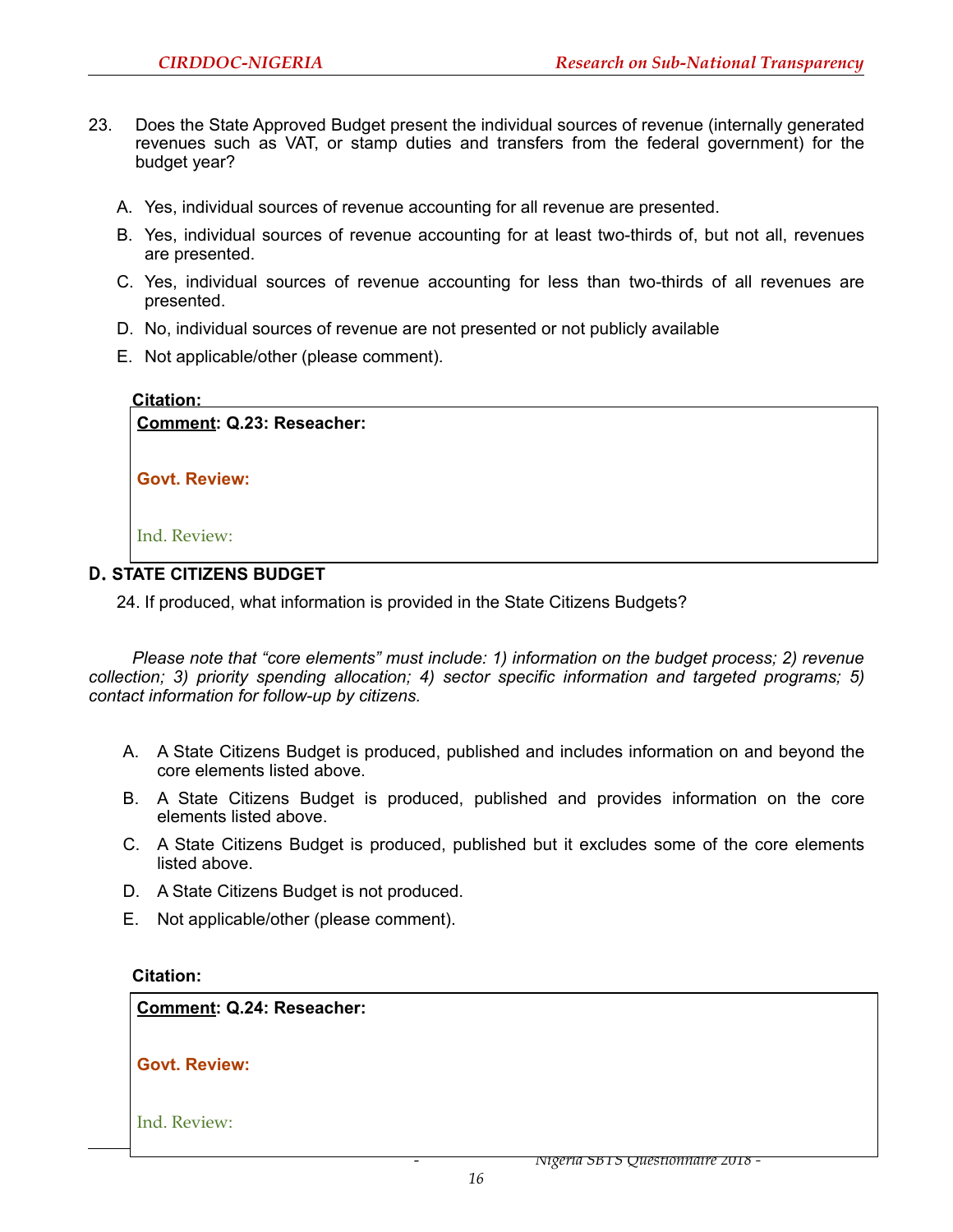- 25. How is the Citizens Budget disseminated to the public?
	- A. A Citizens Budget is disseminated widely through a combination of at least three different appropriate tools and media (such as the Internet, billboards, radio programs, newspapers, street theatre, etc.).
	- B. A Citizens Budget is disseminated by using at least two of the mechanisms described above.
	- C. A State Citizens Budget is disseminated by using at least one of the mechanisms described above.
	- D. A State Citizens Budget is not produced.
	- E. Not applicable/other (please comment).

**Comment: Q.25: Reseacher:** 

Govt. Review:

Ind. Review:

# **E. STATE QUARTERLY EXECUTION REPORTS, STATE MID-YEAR REVIEW & THE STATE ACCOUNTANT-GENERAL REPORT**

- 26. Does the state produce and release budget quarterly reports to the public?
- A. Yes, the state produces and release budget quarterly reports to the public
- B. Yes, the state produces but do not release budget quarterly reports to the public
- C. No, the state does not produce quarterly report
- D. Not applicable (please comment)

#### **Citation:**

**Comment: Q.26: Reseacher:** 

Govt. Review:

- 27. For quarterly reports released to the public by the state executive, how much time typically elapses between the end of the reporting period and when the report is released (e.g. are quarterly reports released less than four weeks after the end of the quarter)?
	- A. Quarterly Reports are released one month or less after the end of the period.
	- B. Quarterly Reports are released two months or less (but more than one month) after the end of the period.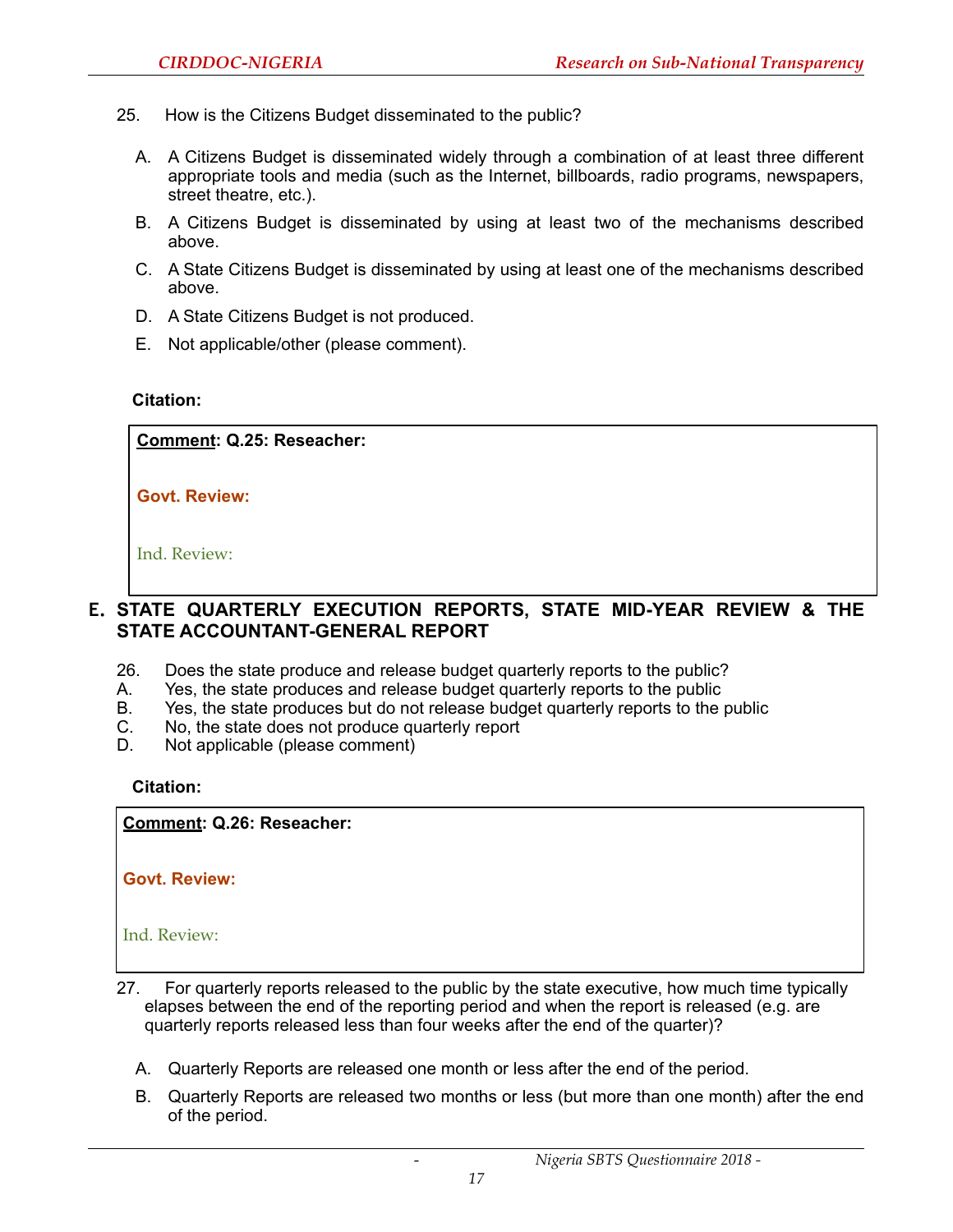- C. Quarterly Reports are released more than two months (but less than three months) after the end of the period.
- D. Quarterly reports are released after three months or they are not released to the public.
- E. Not applicable/other (please comment).

| Comment: Q.27: Reseacher:                                                              |
|----------------------------------------------------------------------------------------|
| <b>Govt. Review:</b>                                                                   |
| Ind. Review:                                                                           |
| 28.<br>Does the state executive release to the public a Mid-Year Review of the budget? |

- A. A Mid-Year Review is released one month or less after the end of the first six months of the budget year.
- B. A Mid-Year Review is released two months or less (but more than one month) after the first six months of the budget year.
- C. A Mid-Year Review is released more than two months (but less than three months) after the first six months of the budget year.
- D. A Mid-Year Review is released more than three months after the first six months of the budget year, or it is not produced at all.
- E. Not applicable/other (please comment).

#### **Citation:**

**Comment: Q.28: Reseacher:** 

Govt. Review:

- 29. How long after the end of the budget year does the State Executive release to the public the Accountant General's Report that discusses the budget's actual outcome for the year?
- A. The report is released six months or less after the end of the fiscal year.
- B. The report is released nine months or less (but more than six months) after the end of the fiscal year.
- C. The report is released 12 months or less (but more than 9 months) after the end of the fiscal year.
- D. The executive does not release an Accountant General's Report, or releases it too late (more than 12 months).
- E. Not applicable/other (please comment).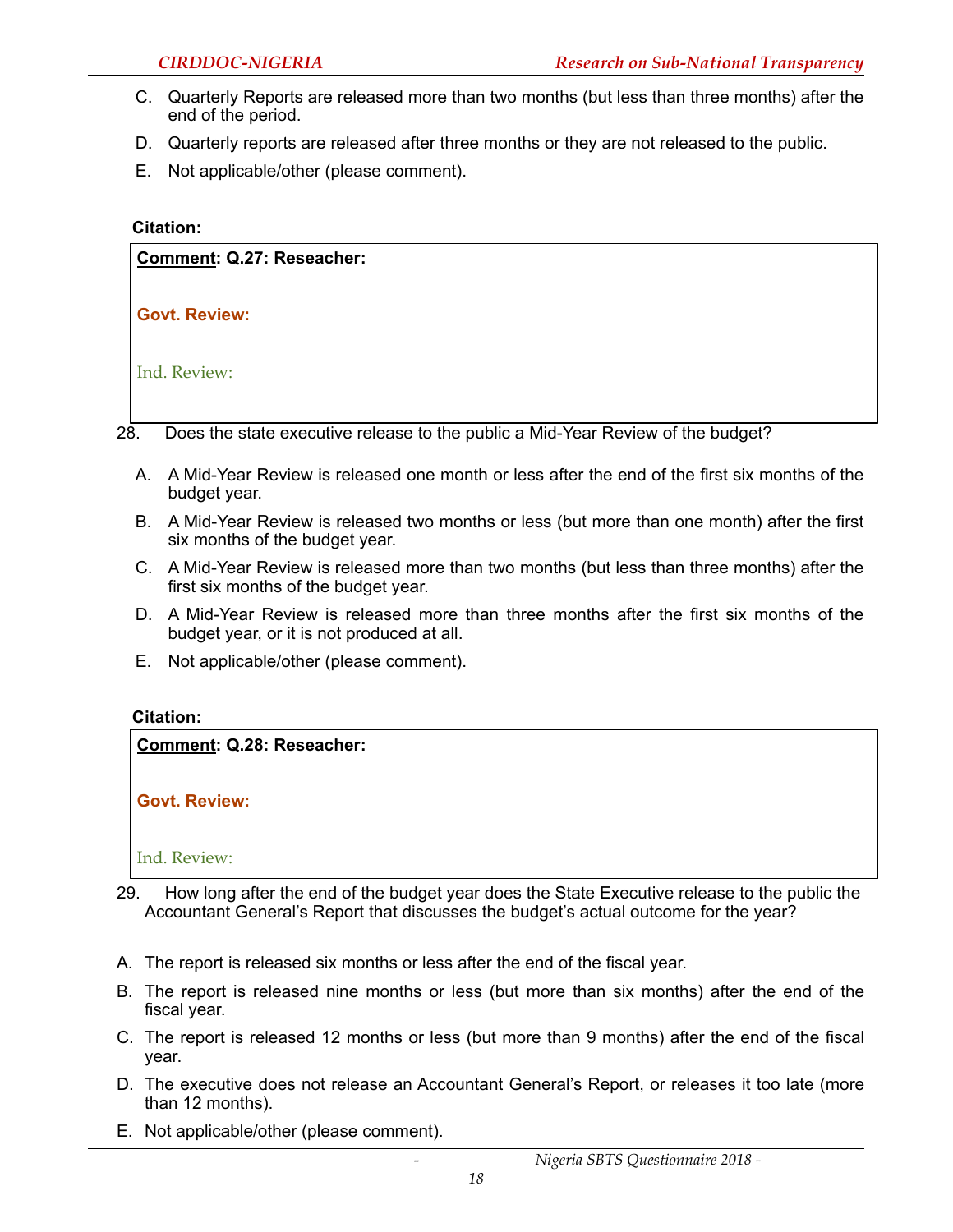**Comment: Q.29: Reseacher:** 

Govt. Review:

Ind. Review:

# **F. STATE AUDITOR GENERAL'S REPORT**

- 30. How long after the end of the budget year are the final annual expenditures of State MDAs audited and released to the public by the Auditor General?
	- A. Final audited accounts are released to the public 9 months or less after the end of the fiscal year.
	- B. Final audited accounts are released 12 months or less (but more than nine months) after the end of the fiscal year.
	- C. Final audit accounts are released more than 12 months, but within 18 months of the end of the fiscal year.
	- D. Final audited accounts are not completed within 18 months after the end of the fiscal year or they are not released to the public.
	- E. Not applicable/other (please comment).

#### **Citation:**

**Comment: Q.30: Reseacher:** 

**Govt. Review:** 

Ind. Review:

31. When did the State House of Assembly (SHoA) receive the last Auditor General's report?

- A. The SHoA receives copies of the Auditor General report before the end of the next fiscal year
- B. The SHoA receives copies of the Auditor General report more than 12 months but less than 18 months after the fiscal year
- C. The SHoA receives copies of the Auditor General report more than 18 months but less than 24 months after the fiscal year
- D. No, the SHoA has not receive the copy of the Auditor General report, or such report is yet to be produced.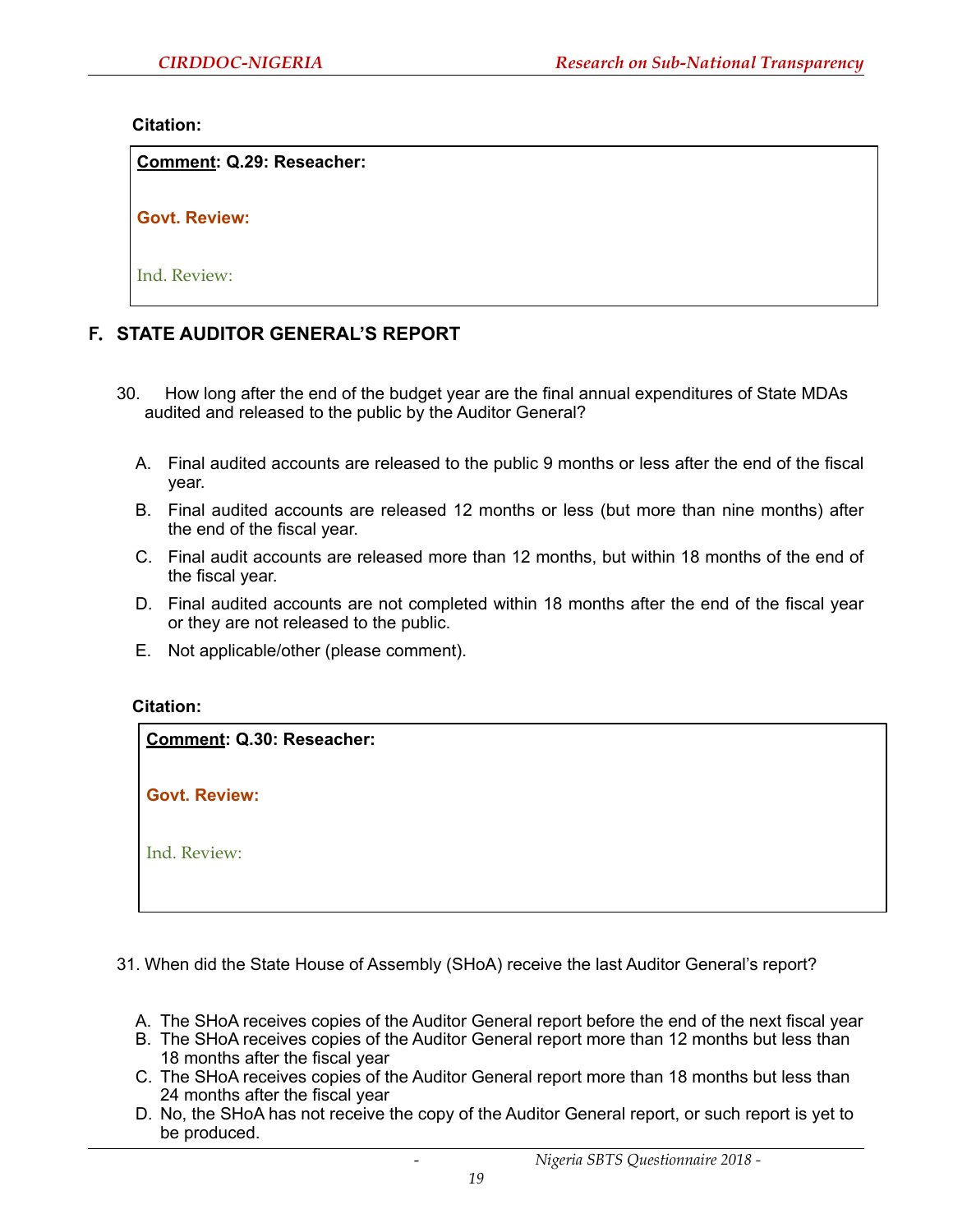E. Not applicable/other (please comment).

#### **Citation:**

**Comment: Q.31: Reseacher:** 

**Govt. Review:** 

Ind. Review:

# **SECTION TWO: PUBLIC PARTICIPATION IN THE BUDGET PROCESS**

# **A. Public Engagement during Budget Formulation**

- 32. Is the executive formally required to engage citizens during the budget formulation process?
	- A. Yes, a law, regulation, or formal procedure obliges the executive to engage with a wide variety of citizens (civil society, trade unions, vulnerable groups, private sector, etc.) during the budget formulation process.
	- B. Yes, a law, regulation, or formal procedure obliges the executive to engage with certain citizens during the budget formulation process.
	- C. No, no formal requirement exists requiring the executive to engage with the public during the budget formulation process, but informal procedures exist to enable the public to engage with budget formulation.
	- D. No, no formal requirement exists requiring the executive to engage with the public during the budget formulation process.
	- E. Not applicable/other (please comment).

#### **Citation:**

#### **Comment: Q.32: Reseacher:**

**Govt. Review:** 

- A. Yes, the executive has established mechanisms to identify the public's perspective on budget priorities; these mechanisms are accessible and widely used by the public.
- B. Yes, the executive has established mechanisms to identify the public's perspective on budget priorities; while these mechanisms are accessible they are not widely used by the public.
- C. Yes, the executive has established mechanisms to identify the public's perspective on budget priorities, but these mechanisms are not accessible.
- D. No, the executive has not established any mechanisms to identify the public's perspective on budget priorities.
- E. Not applicable/other (please comment).

<sup>33.</sup> Has the state executive established practical mechanisms to identify the public's perspective on budgets?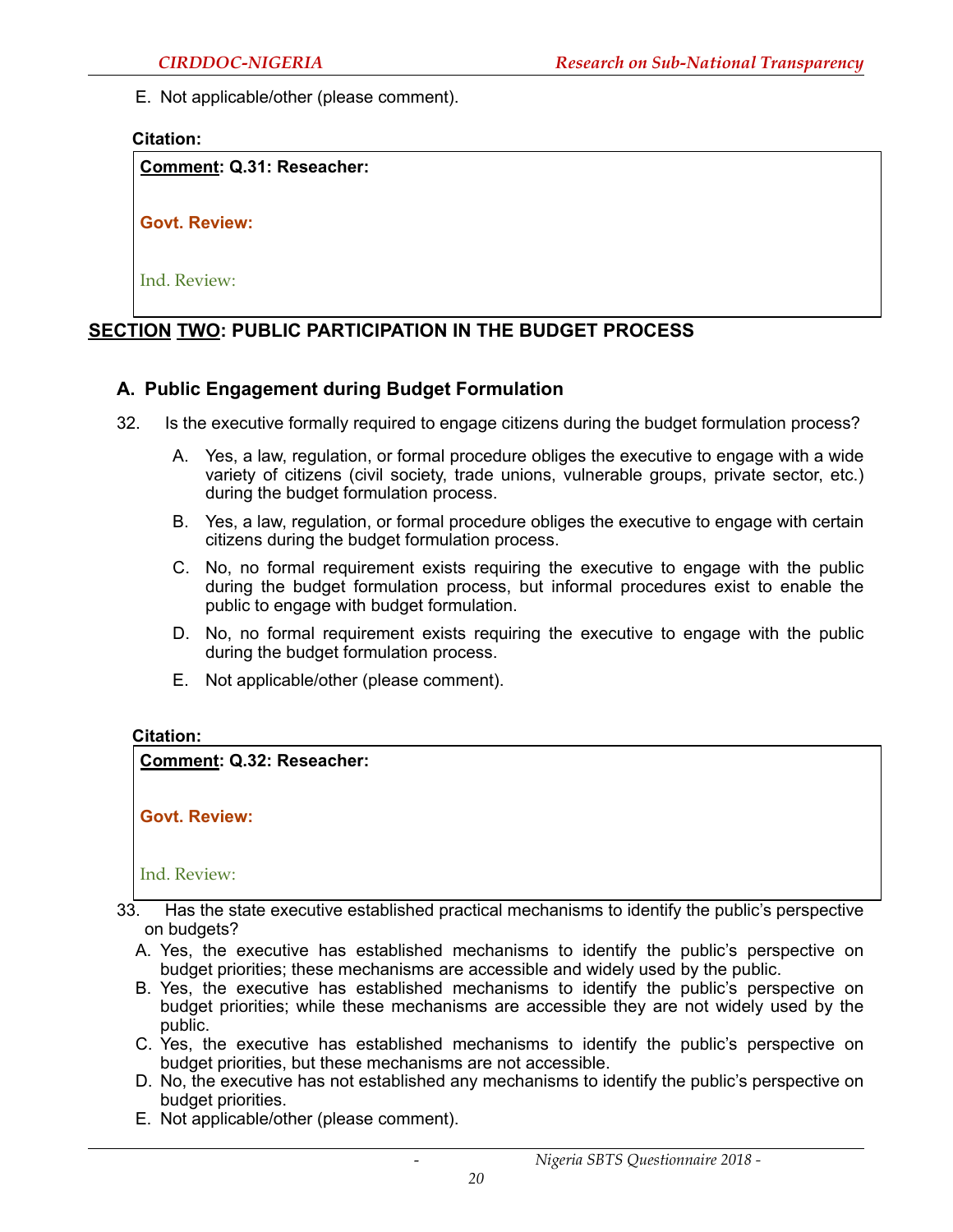**Comment: Q.33: Reseacher:** 

# Govt. Review:

# 4. Ind. Review:

34. Does the state executive hold consultations with the public on specific plans for vulnerable groups in the upcoming budget?

*Please note that by "core set of constituencies" it is meant the following: 1. women's groups, 2. youth, 3. People living with disability and 4. elderly.* 

- A. Yes, the executive holds extensive consultations with a core set of constituencies *and* others (Please specify).
- B. Yes, the executive holds consultations with a core set of constituencies.
- C. Yes, the executive holds very limited consultations, involving only a few of the groups listed in the "core set of constituencies".
- D. No, the executive does not consult with the vulnerable groups as part of the budget preparation process.
- E. Not applicable/other (please comment).

#### **Citation:**

#### **Comment: Q.34: Reseacher:**

Govt. Review:

Ind. Review:

- 35. Does the state executive clearly, and in a timely manner, articulate its purpose for engaging the public during the budget formulation process?
- A. Yes, the executive articulates its purpose for engaging the public, clearly and in a timely manner.
- B. Yes, the executive articulates its purpose for engaging the public in a timely manner, but some of the objectives are unclear/vague.
- C. Yes, the executive articulates its purpose for engaging with the public, but not in a timely manner, and with vague/unclear description of its objectives.
- D. No, the executive does not articulate its purpose for engaging the public during the budget formulation process, or does not engage with the public.
- E. Not applicable/other (please comment).

#### **Citation:**

# 1. **Comment: Q.35: Reseacher:**

#### **Govt. Review:**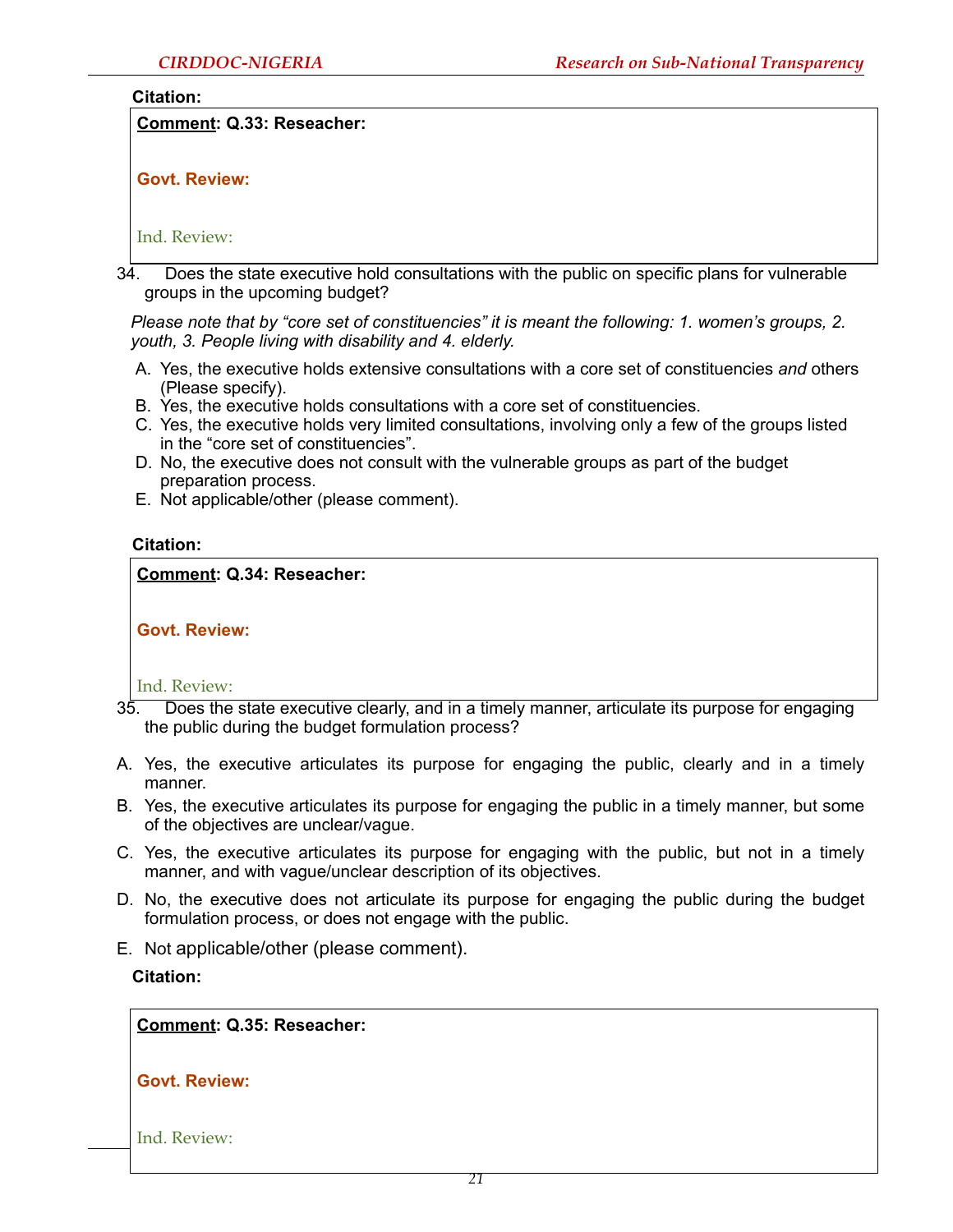- 36. Does the state executive provide formal feedback to the public on how their inputs have been used to develop the State Draft Budget Estimates?
	- A. Yes, the executive reports on the inputs it received from the public, and provides detailed feedback on how these inputs have been used to develop the State Draft Budget Estimates.
	- B. Yes, the executive reports on the inputs it received from the public, and provides *limited* feedback on how these inputs have been used to develop the State Draft Budget Estimates.
	- C. Yes, the executive reports on the inputs it received from the public, but these reports provide no feedback on how these inputs have been used to develop the State Draft Budget Estimates.
	- D. No, the executive does not report on the inputs it received from the public or provide any feedback on how these inputs have been used to develop the State Draft Budget Estimates.
	- E. Not applicable/other (please comment).

Govt. Review: **Comment: Q.36: Reseacher:** 

4. Ind. Review:

# **B. Public Engagement during Budget Discussion by State House of Assembly**

- 37. Does the state assembly [appropriations] committee hold public hearings on the individual budgets of state government administrative units (that is, ministries, departments, and agencies) in which testimony from the executive is heard?
	- A. Yes, public hearings in which testimony from the executive branch is heard are held on the budgets of a wide range of administrative units.
	- B. Yes, public hearings in which testimony from the executive branch is heard are held on the budgets of the main administrative units.
	- C. Yes, public hearings in which testimony from the executive branch is heard are held on the budgets of a small number of administrative units.
	- D. No, public hearings in which testimony from the executive branch is heard are not held on the budgets of administrative units.
	- E. Not applicable/other (please comment).

#### **Citation:**

**Comment: Q.37: Reseacher:** 

Govt. Review:

Ind. Review:

38. Do legislative committees hold public hearings on the individual budgets of central government administrative units (i.e., MDAs) in which testimony from the public is heard?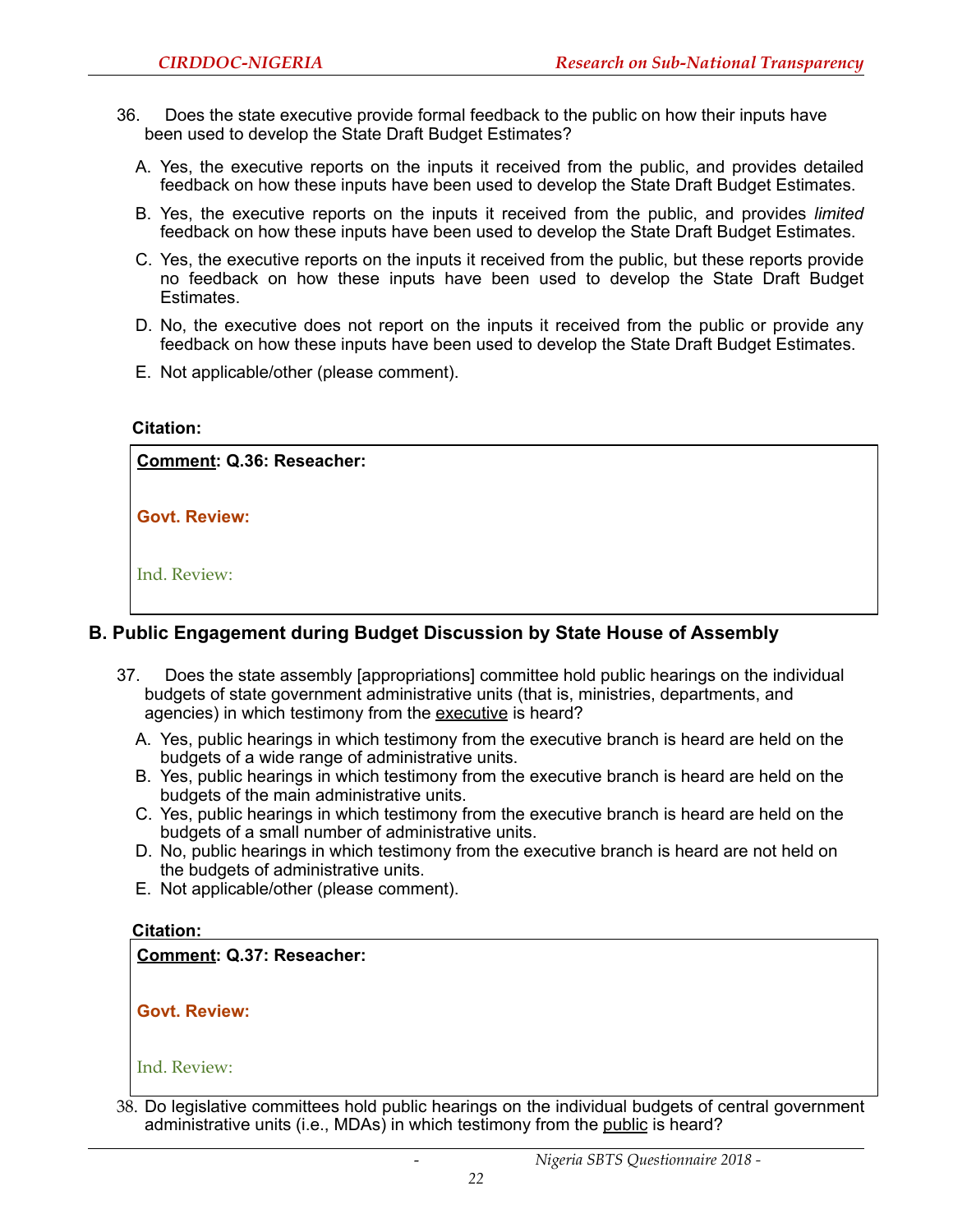- A. Yes, public hearings in which testimony from the public is heard are held on the budgets of a wide range of administrative units.
- B. Yes, public hearings in which testimony from the public is heard are held on the budgets of some administrative units.
- C. Yes, public hearings in which testimony from the public is heard are held on the budgets of a small number of administrative units.
- D. No, public hearings in which testimony from the public is heard are not held on the budgets of administrative units.
- E. Not applicable/other (please comment).

# Govt. Review: 4. Ind. Review: **Comment: Q.38: Reseacher:**

- 39. Do the state assembly committees that hold public hearings release reports to the public on these hearings?
	- A. Yes, the committees release reports, which include all written and spoken testimony presented at the hearings.
	- B. Yes, the committees release reports, which include most testimony presented at the hearings.
	- C. Yes, the committees release reports, but they include only some testimony presented at the hearings.
	- D. No, the committees do not release reports, or do not hold public hearings.
	- e. Not applicable/other (please comment).

#### **Citation:**

**Comment: Q.39: Reseacher:** 

Govt. Review:

4. Ind. Review:

# **C. Public Engagement during Budget Execution**

- 40. Does the state executive publish a list of beneficiaries of projects, subsidies, social plans and other targeted spending from MDAs?
	- A. Yes, a complete list of beneficiaries is published for all targeted spending.
	- B. The government publishes the list of beneficiaries for only some portions of targeted spending.
	- C. Information on beneficiaries is very limited.
	- D. There is no information on beneficiaries of targeted spending.
	- E. Not applicable/other (please comment).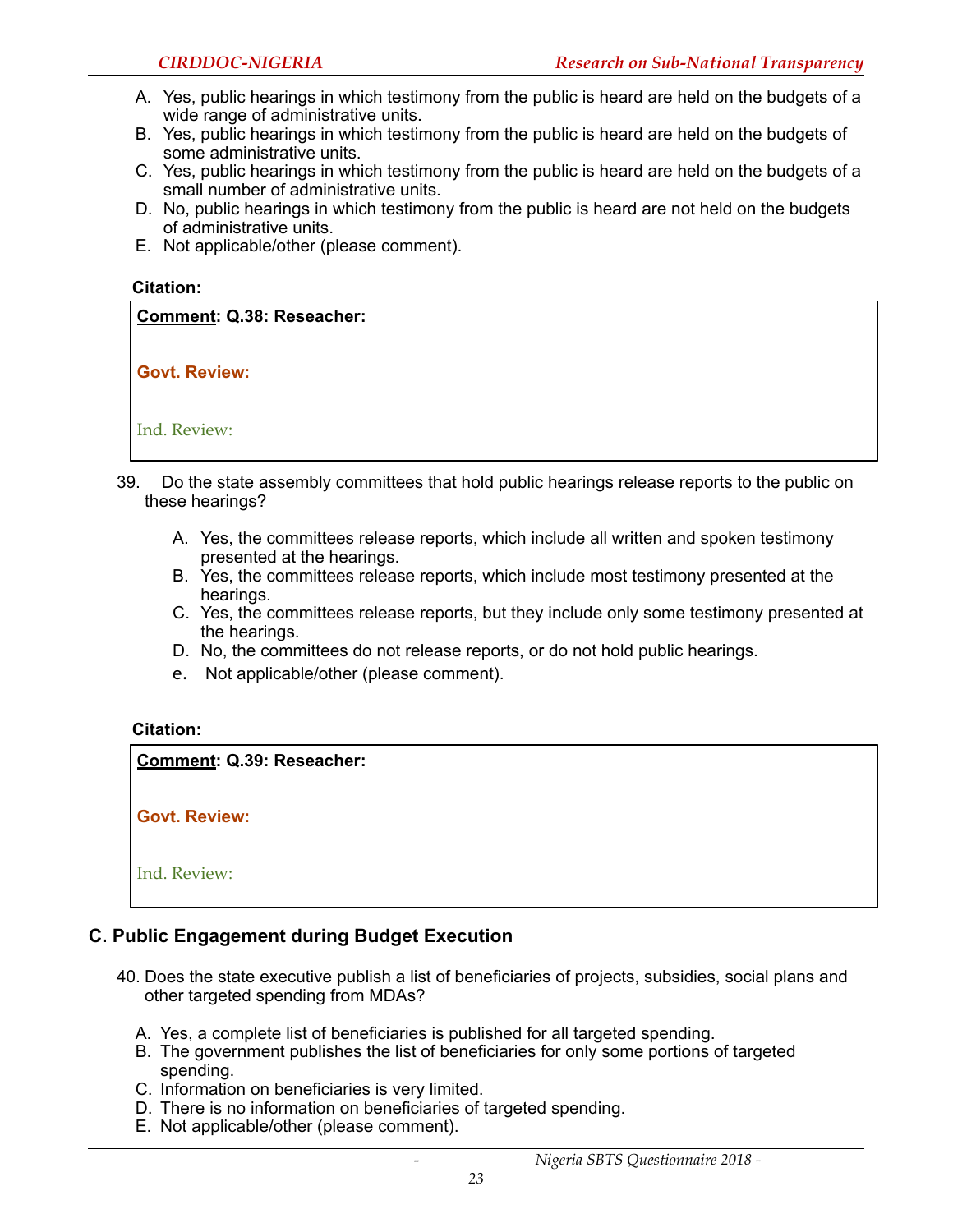| <b>Comment: Q.40: Reseacher:</b> |  |
|----------------------------------|--|
| <b>Govt. Review:</b>             |  |
| Ind. Review:                     |  |

- 41. Has the state executive established practical mechanisms to identify the public's perspective on budget execution?
	- A. Yes, the executive has established mechanisms to identify the public's perspective on budget execution: these mechanisms are accessible and widely used by the public.
	- B. Yes, the executive has established mechanisms to identify the public's perspective on budget execution: while these mechanisms are accessible, they are not widely used by the public.
	- C. Yes, the executive has established mechanisms to identify the public's perspective on budget execution, but these mechanisms are not accessible.
	- D. No, the executive has not established any mechanisms to identify the public's perspective on budget execution.
	- E. Not applicable/other (please comment).

#### **Citation:**

Govt. Review: **Comment: Q.41: Reseacher:**  Ind. Review:

- 42. Does the state executive provide formal feedback to the public on how their inputs have been used to improve budget execution?
	- A. Yes, the executive reports on the inputs it received from the public, and provides detailed feedback on how these inputs have been used to improve budget execution.
	- B. Yes, the executive reports on the inputs it received from the public, and provides *limited* feedback on how these inputs have been used to improve budget execution.
	- C. Yes, the executive reports on the inputs it received from the public, but provides no feedback on how these inputs have been used to improve budget execution.
	- D. No, the executive does not report on the inputs it received from the public or provide any feedback on how these inputs have been used to improve budget execution.
	- E. Not applicable/other (please comment).

#### **Citation:**

**Comment: Q.42: Reseacher:** 

**Govt. Review:**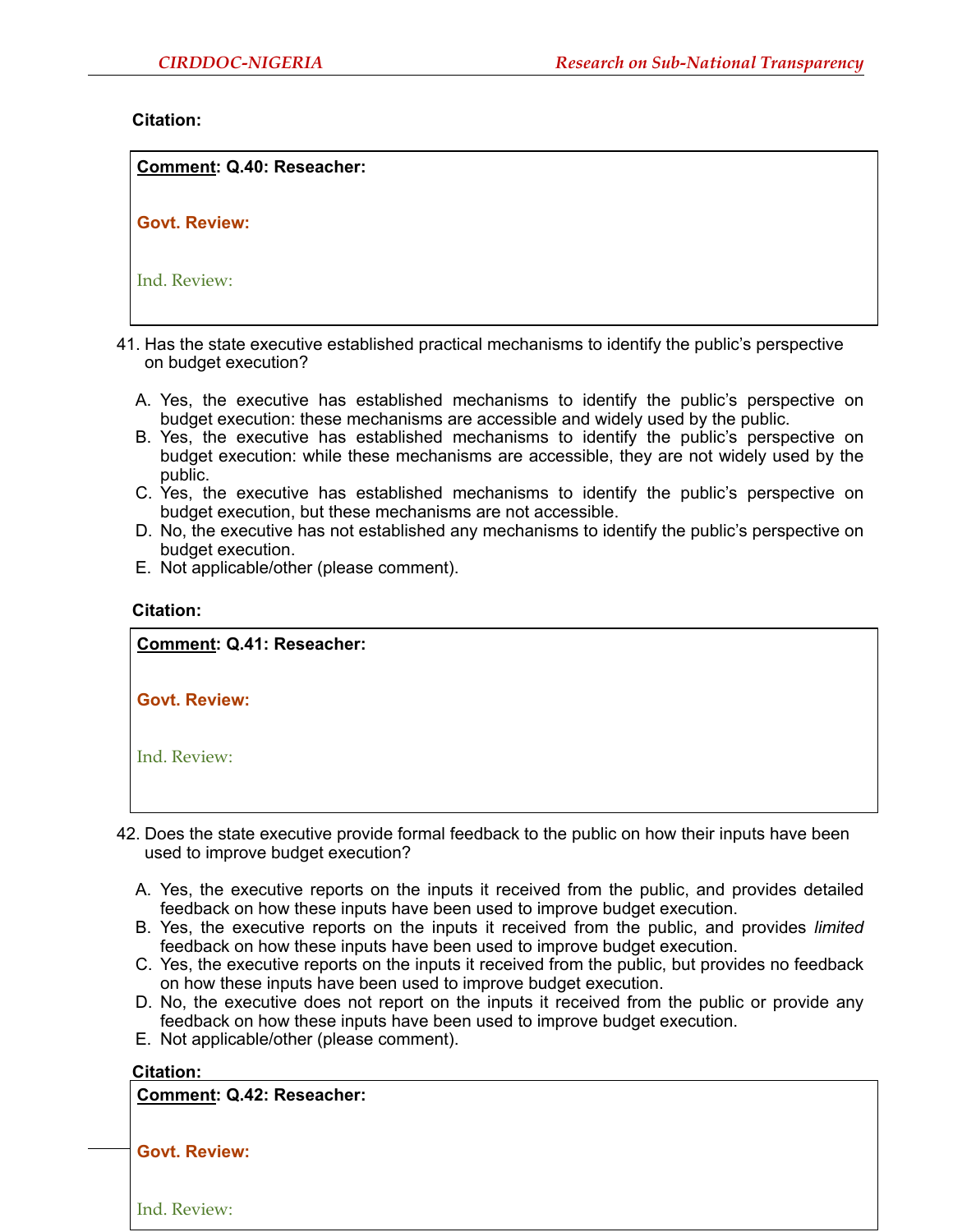### **D. Public Engagement during Audit**

- 43. Does the state Auditor General's office maintain formal mechanisms through which the public can participate in the audit process?
	- a. Yes, the state General Auditor's office has established formal mechanisms through which the public can participate in the audit process. These mechanisms are accessible and widely used by the public.
	- b. Yes, the state General Auditor's office has established formal mechanisms through which the public can participate in the audit process. While these mechanisms are accessible, they are not widely used by the public.
	- c. Yes, the state General Auditor's office has established formal mechanisms through which the public can participate in the audit process, but these mechanisms are not accessible.
	- d. No, the state General Auditor's office does not maintain any formal mechanisms through which the public can participate in the audit process.
	- e. Not applicable.

#### **Citation:**

**Comment: Q.43: Reseacher:** 

| <b>Govt. Review:</b> |
|----------------------|
|                      |

3. Ind. Review:

44. Are the state assembly meetings that discuss the Auditor General's Report open to the public?

- A. Yes, the meetings discussing the audit report are open to the public.
- B. No, the meetings discussing the audit report are not open to the public.
- **C.** Not applicable /other (please explain).

#### **Citation:**

**Comment: Q.44: Reseacher:** 

Govt. Review:

Ind. Review:

# **SECTION THREE: TRANSPARENCY IN THE PROCUREMENT SYSTEM**

- 45. Is there a Public Procurement Law (PPL) regulating the procurement process in the state?
	- A. Yes, there is a Public Procurement Law that is publicly available.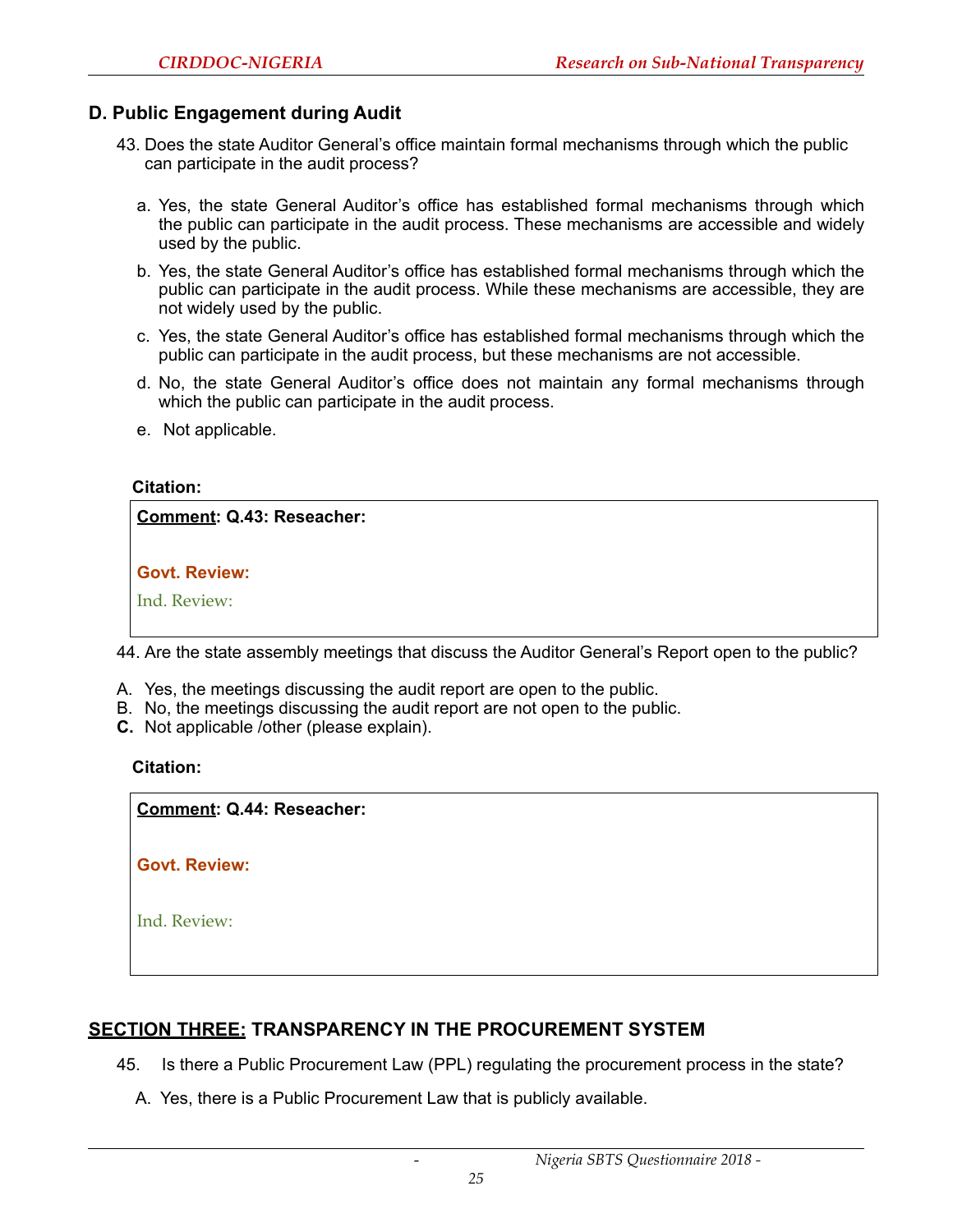- B. There is no Public Procurement Law, but there is an established process regulating procurement, and that is publicly available.
- C. There is a legal framework or an established process regulating procurement, but that is not available to the public.
- D. No, there is no legal framework or process regulating procurement.
- E. Not applicable (please comment).



Ind. Review:

- 46. Does the state has a Public Procurement Bureau/Office that implement the PPL in regulating public procurement in the state?
	- A. Yes, there is a Public Procurement Bureau/Office that implement the PPL in regulating public procurement
	- B. No, there is no Public Procurement Bureau/Office but the state has a Due Process Office (DPO) that implement the PPL in regulating public procurement
	- C. The State uses the Tenders Board for all public procurement
	- D. The State has no Public Procurement Bureau/Office, Due Process Office or Tenders Board
	- E. Not applicable (please comment).

#### **Citation:**



Ind. Review:

- 47. Has the State inaugurated a Public Procurement Council in line with the provision of the PPL with both Private sector and Civil Society Representatives as members
	- A. Yes, the State has inaugurated a Public Procurement Council in line with the provision of the PPL with both Private sector and Civil Society Representative as members
	- B. Yes, the State has inaugurated a Public Procurement Council in line with the provision of the PPL with only one member from either Private sector or Civil Society as members
	- C. Yes, the State has inaugurated a Public Procurement Council in line with the provision of the PPL with no representation from either Private sector or Civil Society as members
	- D. No, the State has not inaugurated a Public Procurement Council in line with the provision of the PPL
	- E. Not applicable (please comment).

# **Citation:**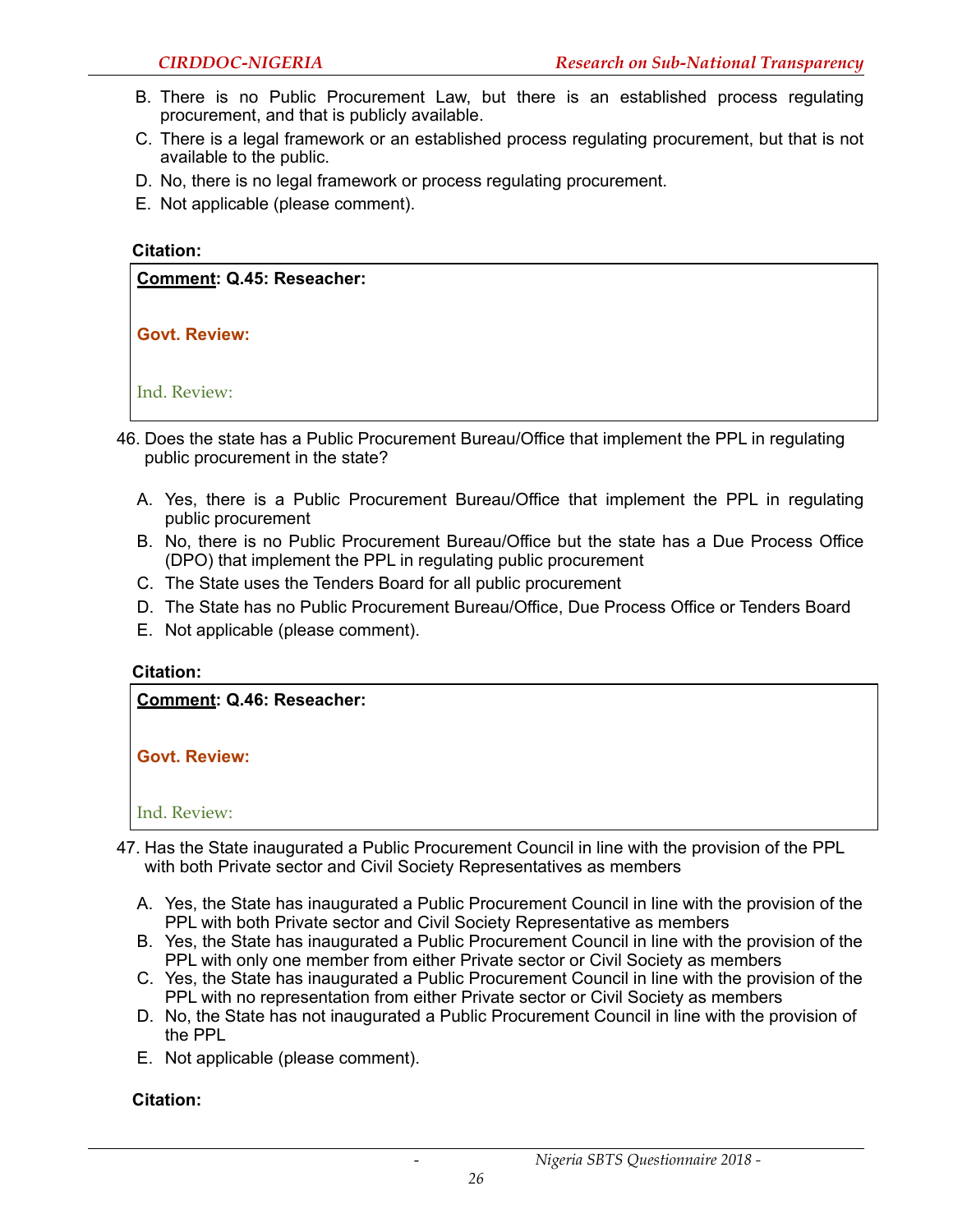*CIRDDOC-NIGERIA Research on Sub-National Transparency* **Comment: Q.47: Reseacher:** 

Govt. Review:

Ind. Review:

- 48. Does the state make available to the public from a single source (for example a Public Procurement Bureau/Office or the State Tenders Board) that launch announcements of open public procurement tenders by its Ministries, Departments and Agencies (MDAs)?
	- A. Yes, there is a Public Procurement Bureau/Office or the State Tenders Board that provides information on all public tenders.
	- B. Yes, there is a Public Procurement Bureau/Office or the State Tenders Board that provides information on public tenders, but a minority of tenders is separately published by MDAs.
	- C. No, there is no Public Procurement Bureau/Office or the State Tenders Board, but information on individual tenders can be accessed from the procuring MDAs
	- D. No information of public tenders is available within the state.
	- E. Not applicable (please comment).

#### **Citation:**

**Comment: Q.48: Reseacher:** 

Govt. Review:

Ind. Review:

- 49. How regularly do MDAs in the state invite CSOs and other stakeholders' representatives during bid openings?
	- A. The MDAs in the state invite CSOs and other stakeholders' representatives regularly during bid openings
	- B. The MDAs in the state invite CSOs and other stakeholders' representatives sometimes during bid openings
	- C. The MDAs in the state do not invite CSOs and other stakeholders' representatives during bid openings
	- D. Not applicable (please comment)

# **Citation:**

 $\overline{\phantom{a}}$ **Comment: Q.49: Reseacher:** 

4. **Govt. Review:**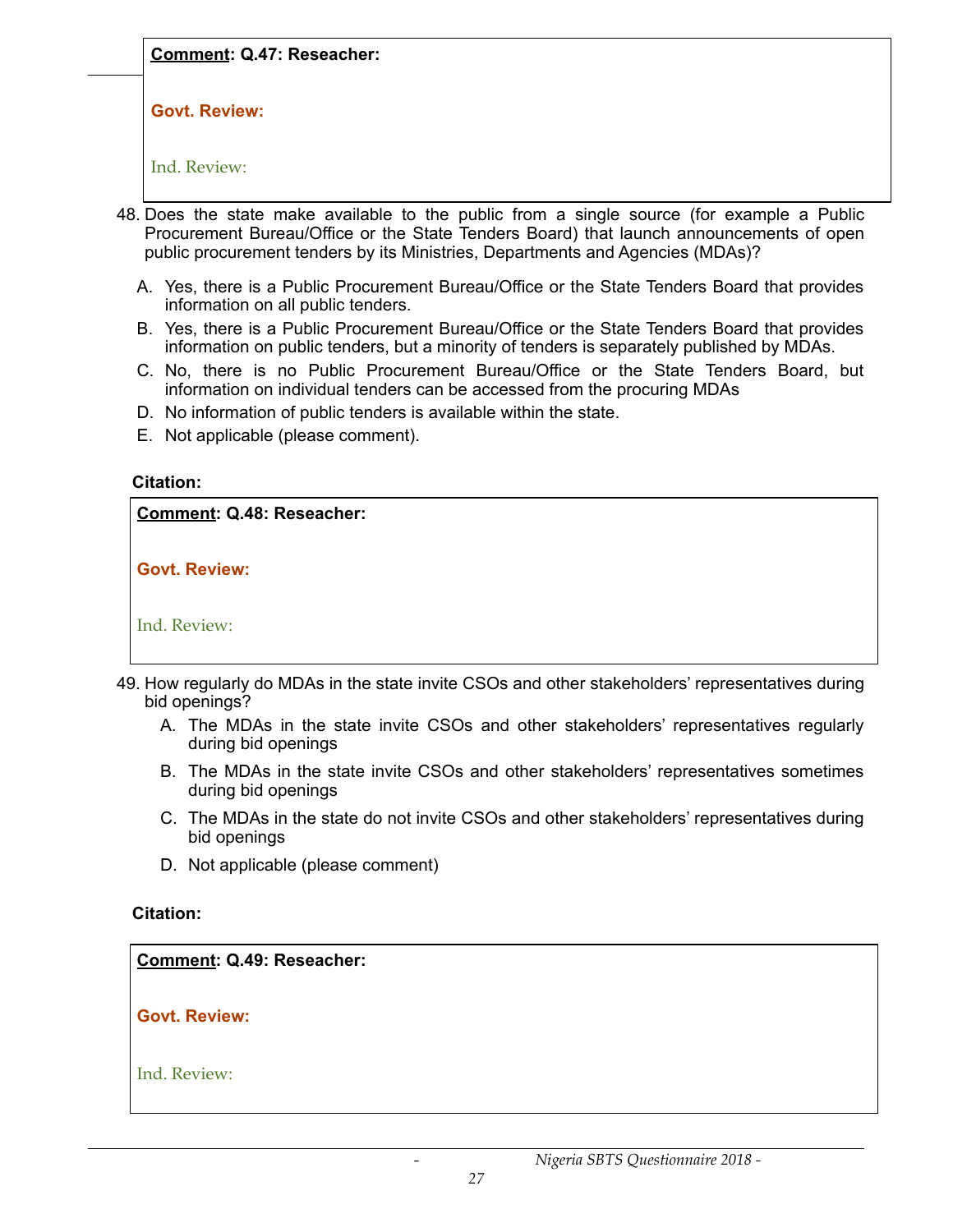**50.** If there is a Public Procurement Bureau/Office or State Tenders Board, how does the State publish contracts guidance documentation (including at least: instructions, application forms, requirements, and evaluation criteria.)?

- A. The Public Procurement Bureau/Office or the State Tenders Board publishes contracts information through multiple means (including: online portals, official gazette, radio announcements, billboards), and publishes *all* guidance documentation
- B. The Public Procurement Bureau/Office or the State Tenders Board uses only one publication method, but publishes *all* guidance documentation.
- C. The Public Procurement Bureau/Office or the State Tenders Board directly contacts the contractors, and does not makes all guidance documentation available to everyone in a single place.
- D. The Public Procurement Bureau/Office or the State Tenders Board does not publish available contracts.
- E. Not applicable/other (please comment).

#### **Citation:**

#### **Comment: Q.50: Reseacher:**

#### Govt. Review:

#### Ind. Review:

- **51.** Following the closing date for bid submission, are tenders opened publicly?
	- A. Yes, tenders are opened publicly immediately following the closing date for bid submission.
	- B. Yes, tenders are opened publicly, but there is a delay in opening some of them
	- C. Yes, tenders are opened publicly, but there is always a delay in opening them
	- D. Tenders are not opened publicly at all.
	- E. Not applicable (please comment).

#### **Citation:**

**Comment: Q.51: Reseacher:** 

**Govt. Review:** 

- 52. Are procurement decisions published?
	- A. All procurement decisions are publicly posted on a government website or another easily accessible place.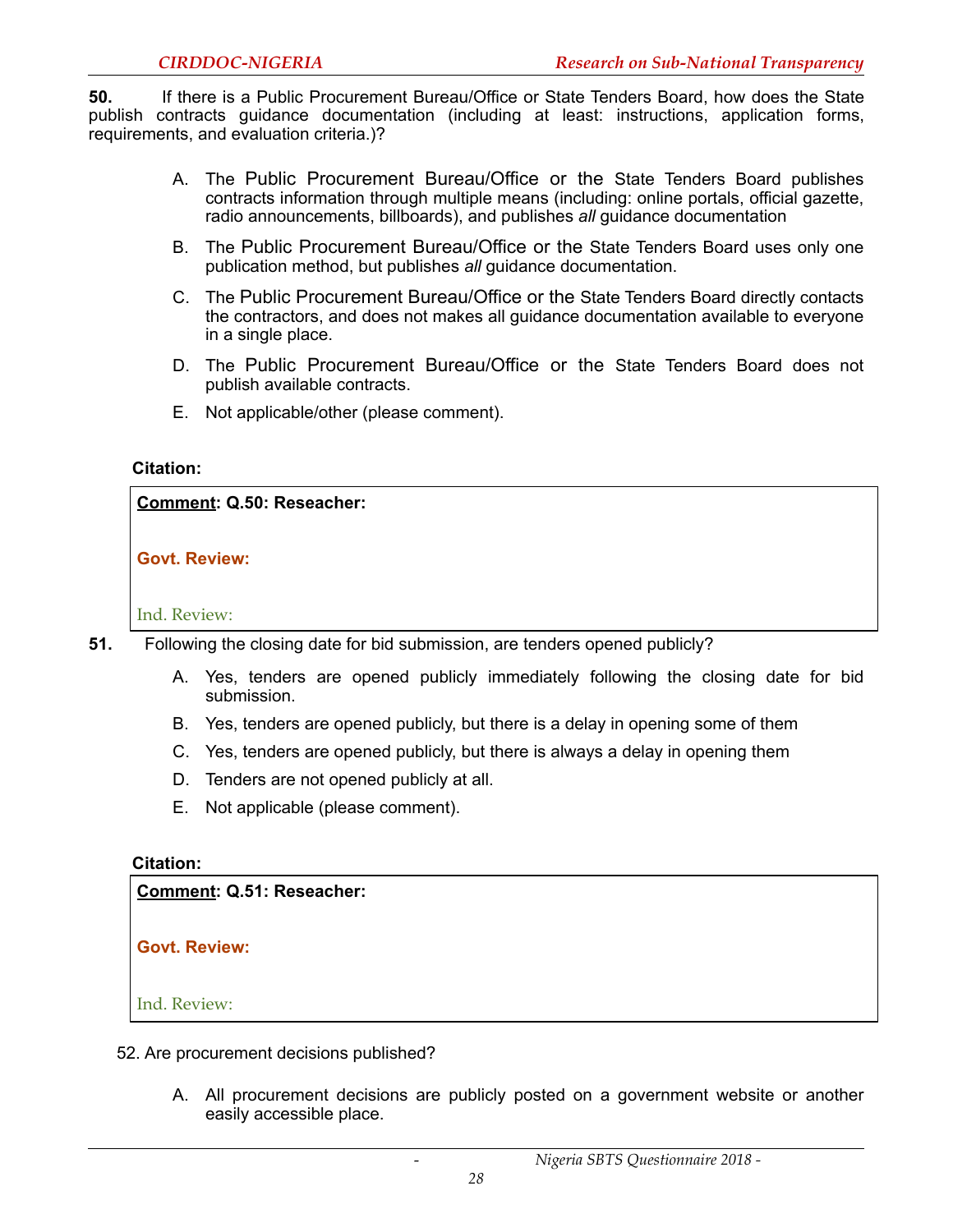- B. All procurement decisions are posted in a somewhat restricted access media (e.g. the official gazette of limited circulation).
- C. Publication of procurement decisions is not mandatory, and is left to the discretion of the review bodies making access difficult.
- D. Procurement decisions are never published.
- E. Not applicable (please comment)

| Comment: Q.52: Reseacher: |  |
|---------------------------|--|
| <b>Govt. Review:</b>      |  |
| Ind. Review:              |  |

53. Is the justification for awarding the contract to the selected contractor published?

- A. Yes, the justification for awarding the contract to the selected contractor is published.
- B. No, the justification for awarding the contract to the selected contractor is not published.
- C. Not applicable (please comment).

#### **Citation:**

**Comment: Q.53: Reseacher:** 

Govt. Review:

4. Ind. Review:

- **54.** Is there an external procurement complaints review body?
	- A. Yes, there is an external procurement complaints review body; individuals know how to submit complaints; and the review body works well
	- B. Yes, there is an external procurement complaints review body; individuals how to submit complaints; but the review body does not work well.
	- C. Yes, there is an external procurement complaints review body, but not it is not clear to all individuals how to submit a complaint; and the review body does not work well.
	- D. No, there is no external procurement complaints review body.
	- E. Not applicable (please comment).

#### **Citation:**

#### **Comment: Q.54: Reseacher:**

# Govt. Review: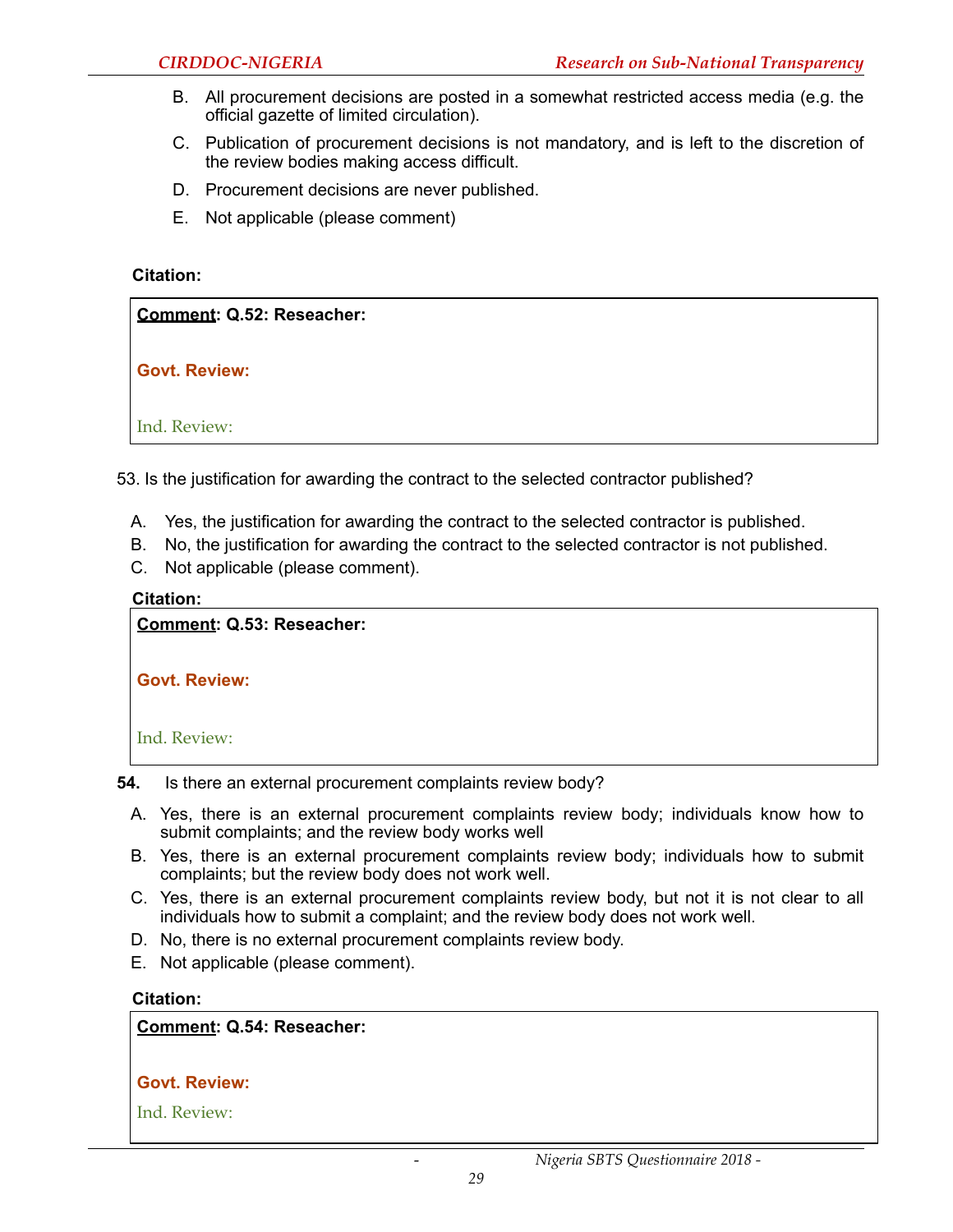- **55.** Is there an Alternative Dispute Resolution (ADR) mechanism related to procurement bid documents and contract award decisions publicly available?
	- A. Yes, there is an Alternative Dispute Resolution (ADR) mechanism; individuals know how to use it; and the mechanism works well.
	- B. Yes, there is an Alternative Dispute Resolution (ADR) mechanism; individuals know how to use it; but the alternative resolution mechanism does *not* work well
	- C. Yes, there is an Alternative Dispute Resolution (ADR) mechanism, but: individual generally do *not* know how it works and the mechanism does *not* work well.
	- D. No, there is no Alternative Dispute Resolution (ADR) mechanism
	- E. Not applicable (please comment).

**Comment: Q.55: Reseacher:** 

Govt. Review:

Ind. Review:

56.Does the State has Procurement Complaints Review body that look at disputes over procurement processes?

- A. Yes, the State has a Procurement Complaints Review body that look at disputes over procurement processes and they meet at regular intervals
- B. Yes, the State has a Procurement Complaints Review body that look at disputes over procurement processes but meet at irregular intervals
- C. No, the State has no Procurement Complaints Review body that look at disputes over procurement processes
- D. Not applicable (please comment).

#### **Citation:**

**Comment: Q.56: Reseacher:** 

**Govt. Review:** 

- 57. Are the decisions of the procurement complaints review body regarding disputes over procurement processes made available on a timely basis to the citizens?
	- A. All the decisions of the procurement complaints review body are made publicly available at a known source of information, within 30 days.
	- B. Most decisions of the procurement complaints review body are made publicly available at a known source of information, within 30 days, but a minority of decisions are publicized in different places.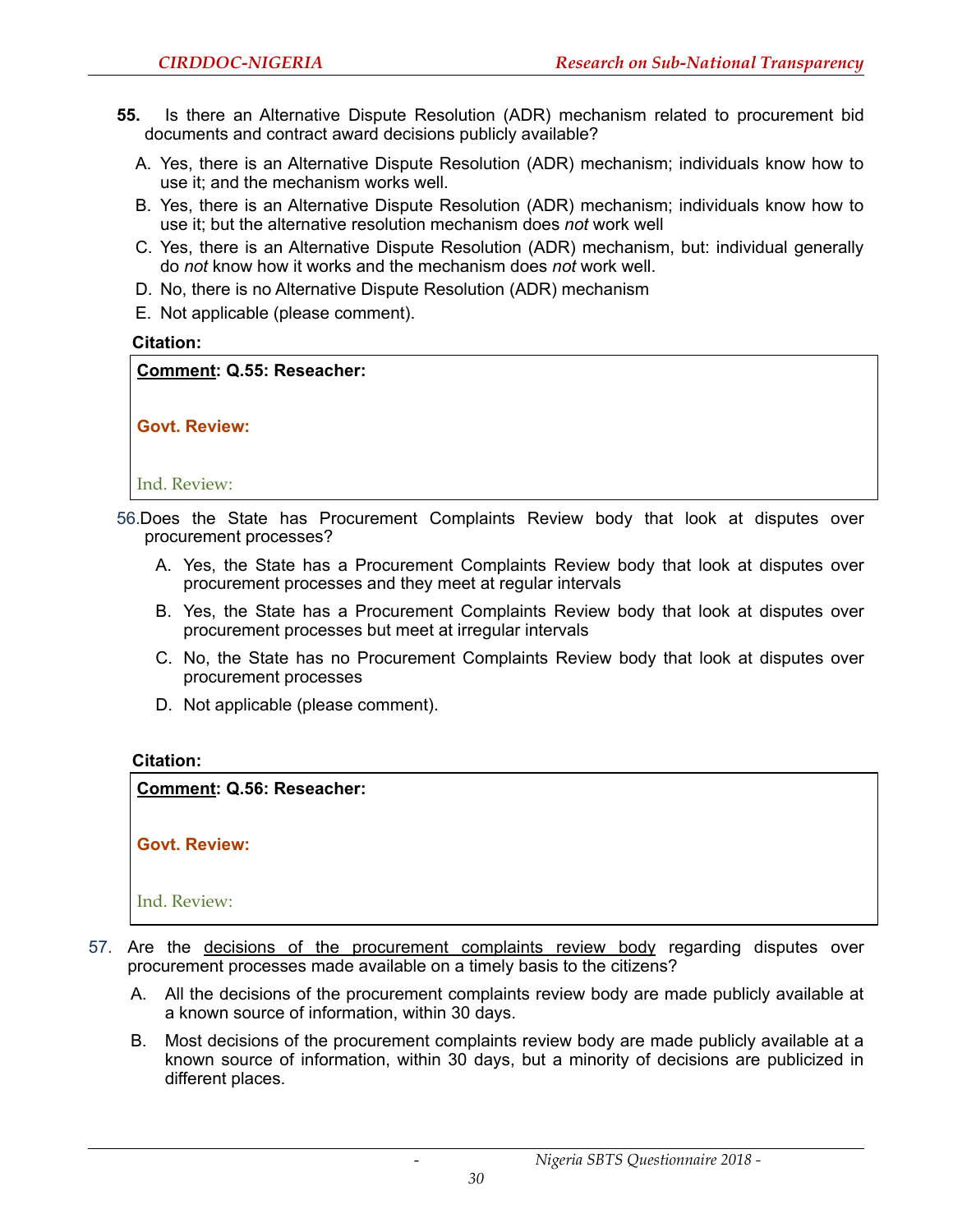- C. There is no single pre-established source for the publication of the decisions of the procurement complaints review body but all such decisions can be accessed from the procuring entities within 30 days.
- D. Decisions of the procurement complaints review body are not made publicly available, or they are communicated more than 30 days after their adjudication, or no external procurement complaints review body exists.
- E. Not applicable/other (please comment).

**Comment: Q.57: Reseacher:** 

Govt. Review:

Ind. Review:

- 58. What percentage of all capital projects in the state were initiated through open and competitive tender as against the special and restricted methods of public procurement?
- A. Above 75 percent of the capital projects initiated through open and competitive tender
- B. Between 50 -74 percent of the capital projects initiated through open and competitive tender
- C. Between 25-49 percent of the capital projects initiated through open and competitive tender
- D. Less than 24 percent of the capital projects initiated through open and competitive tender
- E. Not applicable

#### **Citation:**

**Comment: Q.58: Reseacher:** 

Govt. Review:

- 59. Does the state executive publish information on awarded contracts for community projects on a regular basis?
	- A. The state publishes: 1) a list of all awarded contracts, 2) the amount of payment made to each contractor, and 3) the corresponding percentage of payment made to each contractor (out of the total amount).
	- B. The state publishes: 1) a list of all awarded contracts and 2) the amount of payment made to each contractor.
	- C. The state only publishes a list of awarded contracts.
	- D. The state does not publish any information on contracts for community projects.
	- E. Not applicable/other (please comment).

**Citation:** 

Ind. Review: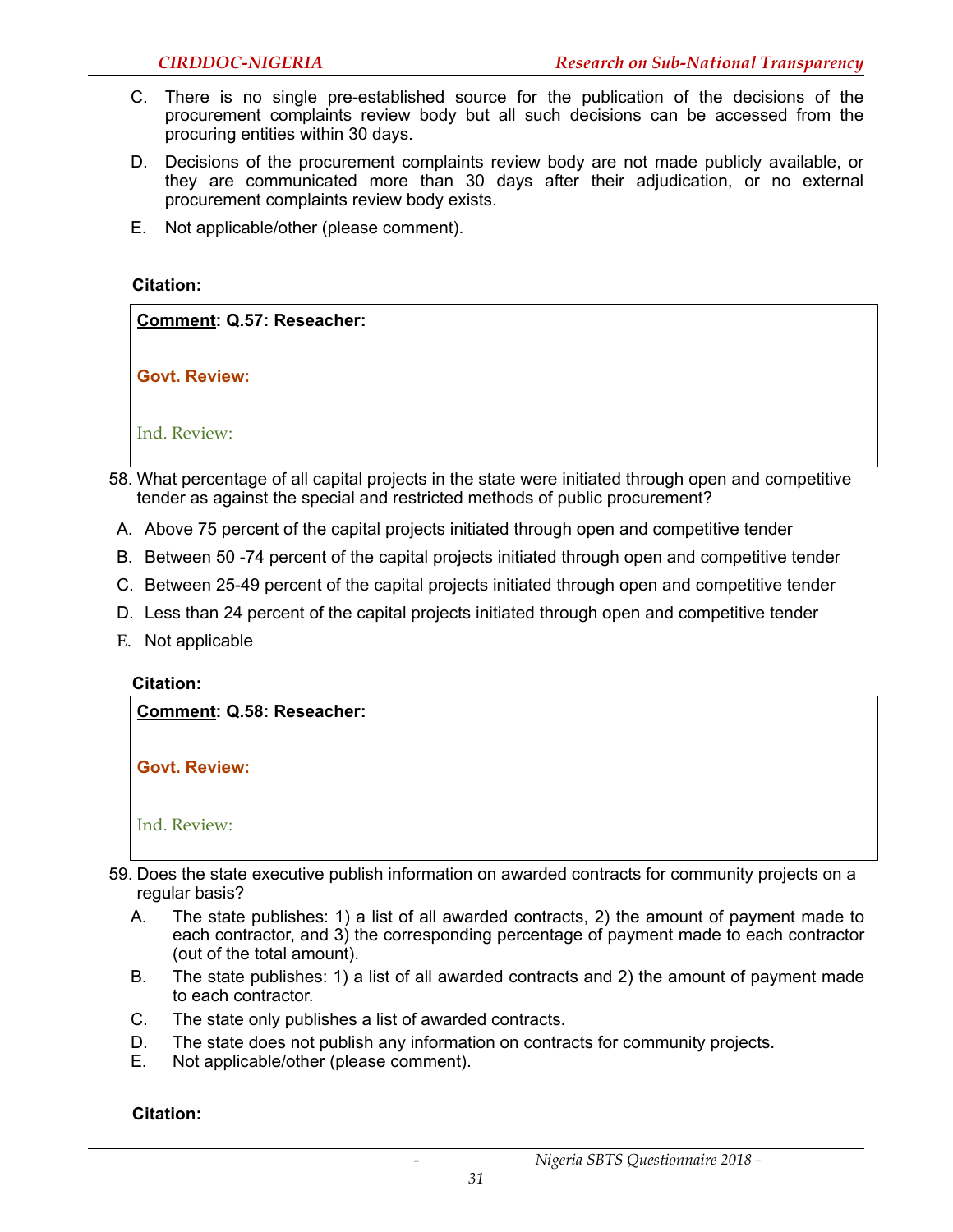#### **Comment: Q.59: Reseacher:**

Govt. Review:

4. Ind. Review:

# **SECTION FOUR: LEGAL FRAMEWORK: ACCESS TO INFORMATION AND FISCAL RESPONSIBILITY**

- 60. Is there a State Freedom of Information Law?
	- A. Yes, there is a State Freedom of Information Law with concrete Access to Information mechanisms.
	- B. Yes, there is a State Freedom of Information Law with vague Access to Information mechanisms.
	- C. No, there is no State Freedom of Information Law, but there is another provision ensuring Access to Information.
	- D. No, there is no State Freedom of Information Law.
	- E. Not applicable (please comment).

#### **Citation:**

1. **Comment: Q.60: Reseacher:** 

2. **Govt. Review:** 

4. Ind. Review:

- 61. Is there a State Access to Information Agency that ensures access to Information?
	- A. Yes, there is a State Access to Information Agency with the authority and mechanisms to enforce information requests from citizens.
	- B. Yes, there is a State Access to Information Agency but it does not have the authority or mechanisms to enforce information requests from citizens.
	- C. No, there is no State Access to Information Agency, but citizens can use the courts as an enforcement mechanism.
	- D. No, there is no State Access to Information Agency.
	- E. Not applicable (please comment).

#### **Citation:**

1. **Comment: Q.61: Reseacher:** 

2. **Govt. Review:**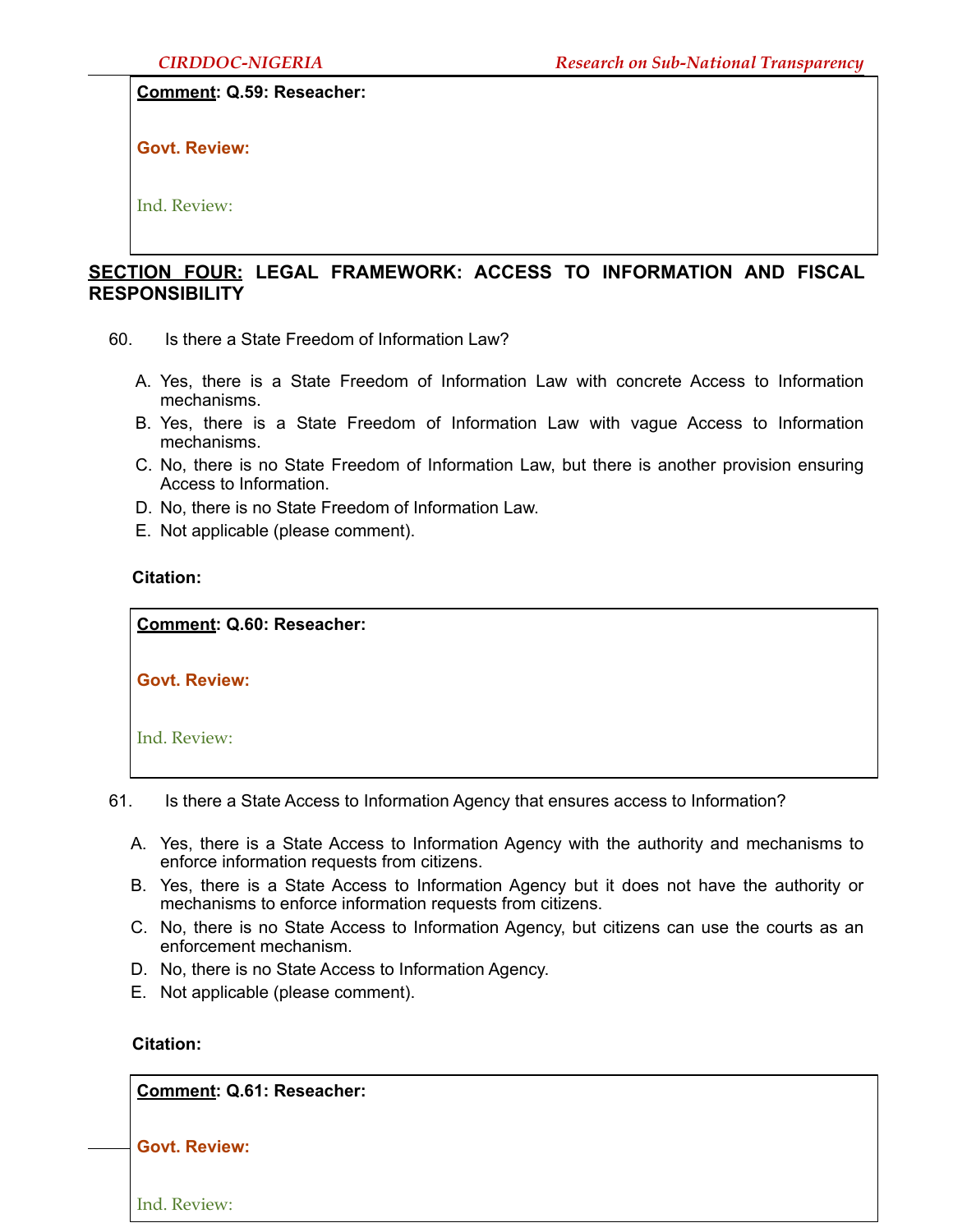- **62.** Are there any specific legal provisions ensuring the public availability of budget documents?
	- A. Yes, there are specific provisions ensuring the publication of budget documents in the State Organic Public Finance Management (PFM) Law or other legal provisions.
	- B. No, there are no specific provisions ensuring the publication of budget documents.
	- C. Not applicable (please comment).

1. **Comment: Q.62: Reseacher:** 

2. **Govt. Review:** 

4. Ind. Review:

- **63.** Is there a State Fiscal Responsibility Law?
	- A. Yes, there is a State Fiscal Responsibility Law.
	- B. No, there is no State Fiscal Responsibility Law.
	- C. Not applicable (please comment).

#### **Citation:**

**Comment: Q.63: Reseacher: Govt. Review:** 

Ind. Review:

- **64.** Does the State prepare Medium-Term Expenditure Framework (MTEF) and Fiscal Strategy Paper (FSP) in line with the provisions of the Fiscal Responsibility Law (FRL)?
- A. The State prepares an MTEF and FSP regularly (annually) in line with the provisions of the Fiscal Responsibility Law (FRL)
- B. The State prepares an MTEF and FSP but not regularly (annually) in line with the provisions of the Fiscal Responsibility Law (FRL)
- C. The State prepares an MTEF but does not prepare FSP in line with the provisions of the Fiscal Responsibility Law (FRL)
- D. The State does not prepare an MTEF and FSP
- E. Not applicable

#### **Citation:**

1. **Comment: Q.64: Reseacher:** 

**Govt. Review:**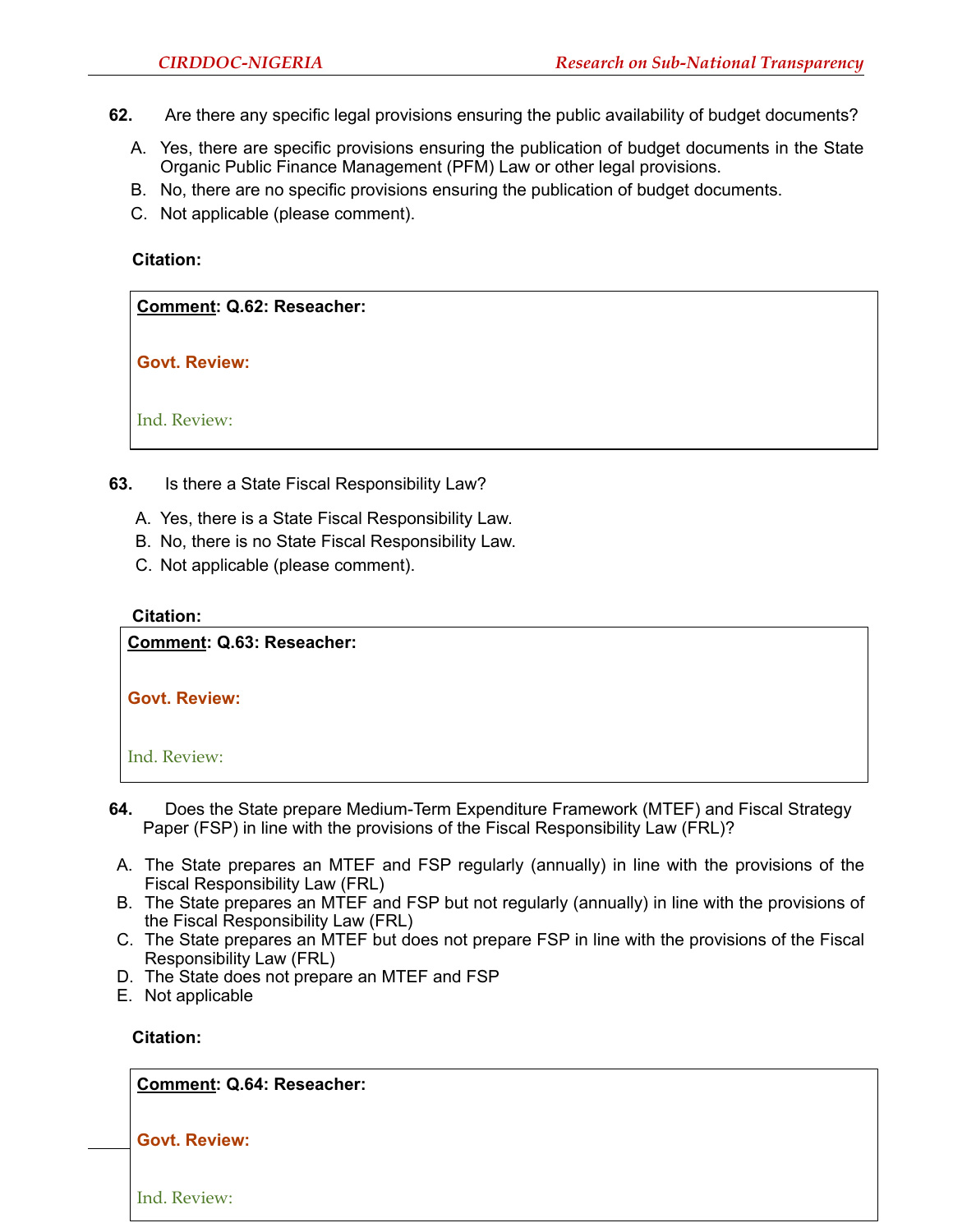- 65. Is there evidence of public (including Civil Society/Non-Governmental Organisations, organised labour, professional associations and organised private sector working in the sector) consultation during the preparation of the MTEF and FSP?
- A. There is evidence of public (including Civil Society/Non-Governmental Organisations, organised labour, professional associations and organised private sector working in the sector) consultation during the preparation of the MTEF and FSP
- B. There is no evidence of public (including Civil Society/Non-Governmental Organisations, organised labour, professional associations and organised private sector working in the sector) consultation during the preparation of the MTEF and FSP
- C. Not applicable (please comment)

**Comment: Q.65: Reseacher:** 

**Govt. Review:** 

Ind. Review:

- 66. Does the State has a Modern Audit Law?
	- A. Yes, the State Audit Law is less than 5 years old
	- B. Yes, the State Audit law is less than 10 years old
	- C. Yes, the State Audit law is more than 10 years but less than 20 years
	- D. No, the state Audit law is more than 20 years or there is no such law.
	- E. Not applicable (please comment)

**Citation:** 

**Comment: Q.66: Reseacher:** 

**Govt. Review:** 

- **67.** Is there a legal framework requiring the Auditor General to submit its report to the State House of Assembly?
	- A. Yes, there is such a legal framework.
	- B. No, there is no legal framework.
	- C. Not applicable (please comment).

#### **Citation:**

**Comment: Q.67: Reseacher:** 

Govt. Review: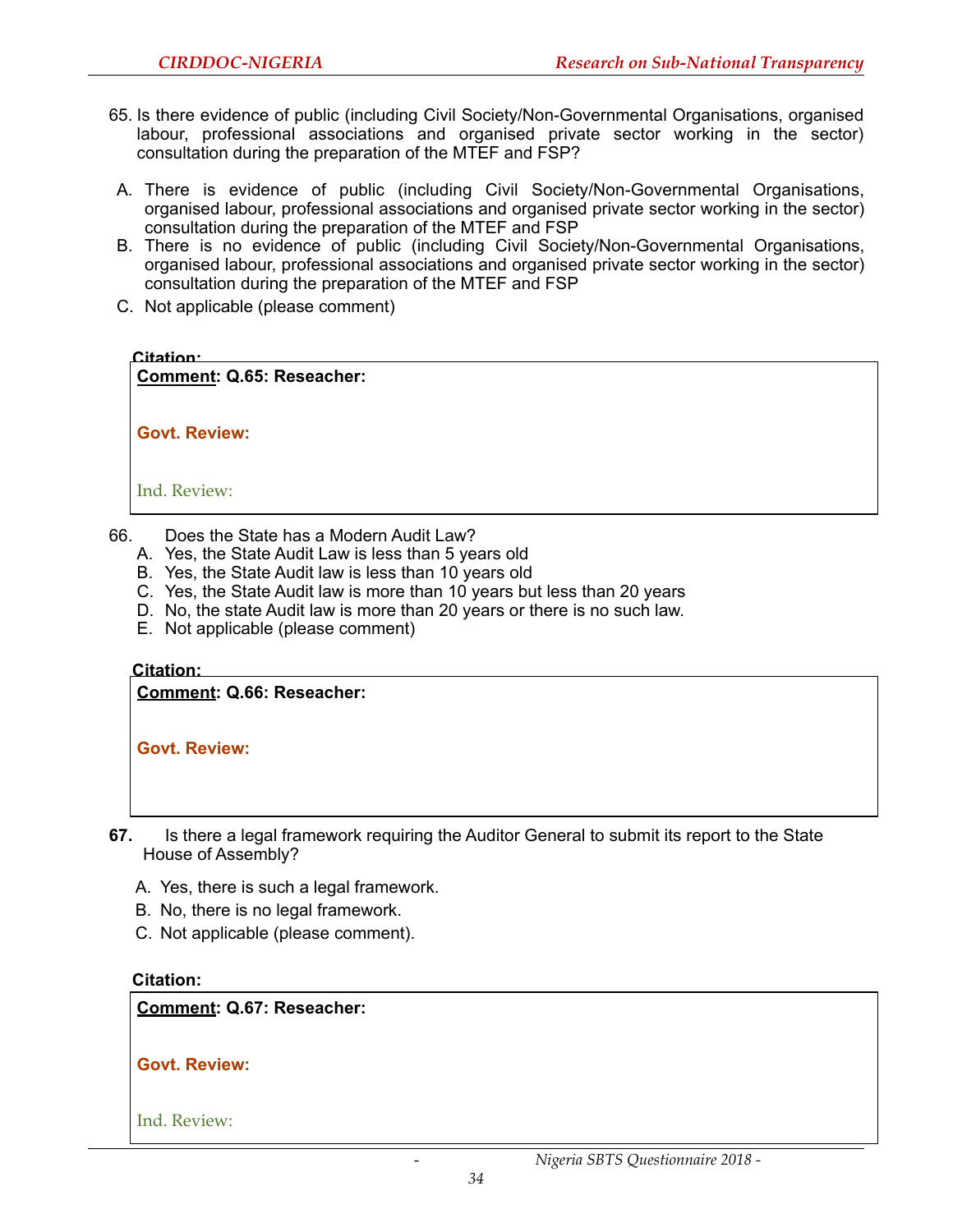- **68.** Does the Public Accounts Committee (PAC) of the State House of Assembly produce a report based on their findings from the Auditor General's Report?
- A. Yes, the Public Accounts Committee (PAC) produces a report based on their findings from the Auditor General's Report
- B. No, the Public Accounts Committee (PAC) do not produce any report based on their findings from the Auditor General's Report.
- C. Not applicable (please comment).

**Comment: Q.68: Reseacher:** 

**Govt. Review:** 

Ind. Review:

- 69. When was the las report on Auditor General's report produced by the Public Accounts Committee (PAC) of the State House of Assembly
	- A. The Public Accounts Committee (PAC) have reports for all Auditor General's report submitted to them.
	- B. The Public Accounts Committee (PAC) have reports for all Auditor General's report submitted to them with the exception of the last fiscal year which they are still working on
	- C. The Public Accounts Committee (PAC) have reports for up to 50 percent of the Auditor General's report submitted to them
	- D. The Public Accounts Committee (PAC) have no reports from the Auditor General's report submitted to them
	- E. Not applicable (please comment)

#### **Citation:**

**Comment: Q.69: Reseacher:** 

**Govt. Review:** 

- **70.** When last was the State Financial Regulations/Instructions reviewed?
	- A. The State Financial Regulations/Instructions was reviewed within the last 5 years
	- B. The State State Financial Regulations/Instructions was reviewed within the last 10 years but more than 5 years.
	- C. The State Financial Regulations/Instructions was reviewed more than 10 years ago but less than 15 years
	- D. The State Financial Regulations/Instructions was reviewed more than 15 years ago or there is no such law.